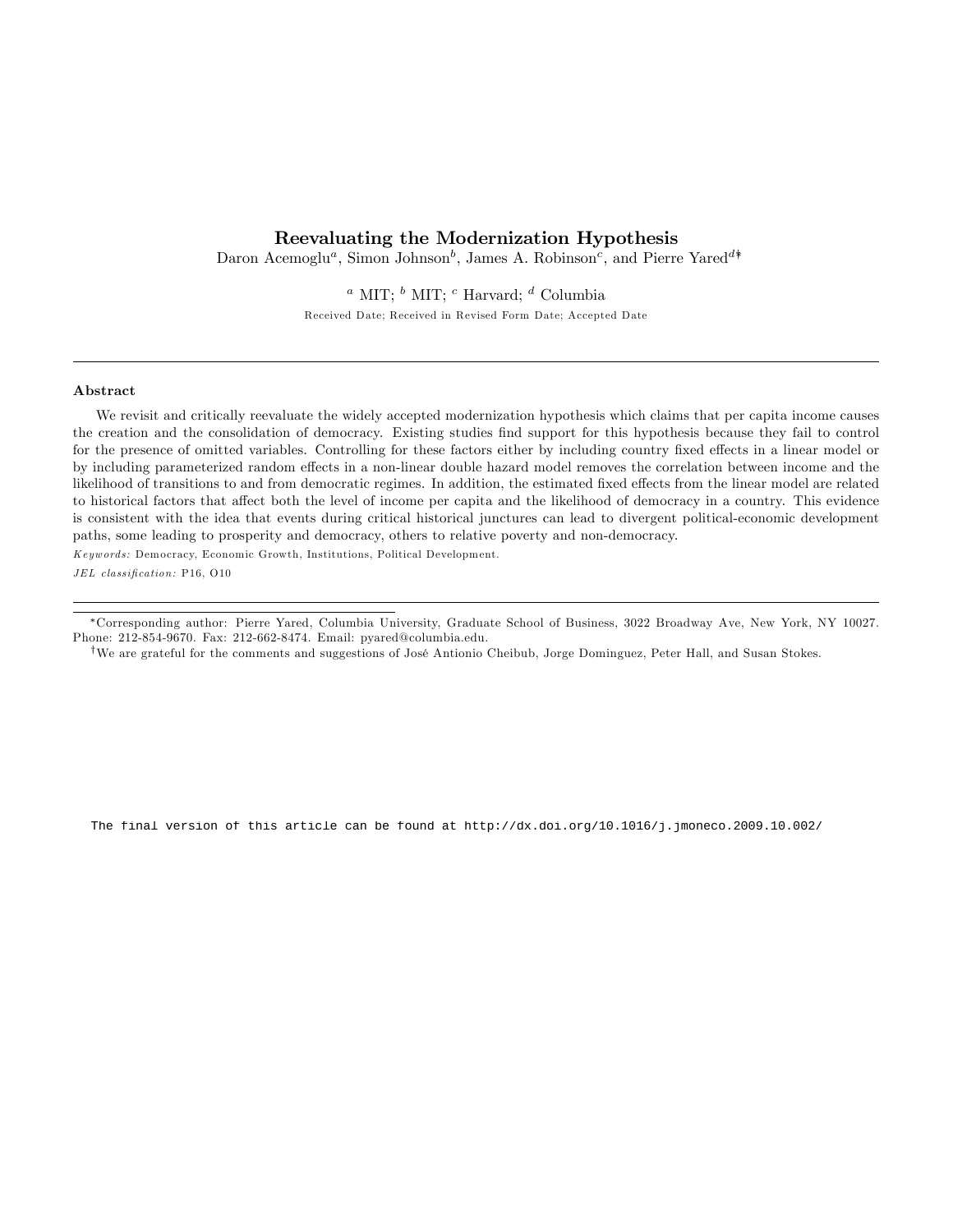### 1. Introduction

According to Seymour Martin Lipset's (1959) modernization hypothesis, the level of economic development drives the creation and consolidation of democracy. This contrasts with another approach in political economy which is the critical junctures hypothesis. According to this hypothesis, institutional change which affects both economic and political development is initiated by differences during a certain critical historical juncture.<sup>1</sup>

The modernization hypothesis has been much more influential than the critical junctures hypothesis in social sciences.<sup>2</sup> This paper demonstrates that the evidence supporting the modernization hypothesis is much weaker than the previous work has found. Instead, it presents evidence consistent with the existence and importance of critical junctures.

Most previous work on the determinants of democracy uses cross-sectional regression analysis to investigate the causal relationship between income and democracy (in particular, democratic transitions). However, it is important to control for common variables affecting income and democracy. The simplest way of accomplishing this is to investigate the relationship between income and democracy in a panel of countries and to control for country fixed effects. Controlling for fixed effects is not only a simple and transparent strategy, but is also in the spirit of the critical junctures hypothesis, since it takes out the effect of constant, potentially historical, factors.

This paper shows that once fixed effects are introduced into standard regressions of democracy, the positive relationship between income per capita and both the level of, and more importantly transitions to and from, democracy disappears.<sup>3</sup> More speciÖcally, high levels of income per capita do not promote transitions to democracy from non-democracy, nor do they forestall transitions to non-democracy from democracy. These findings are robust across different measures of democracy, the use of additional covariates, econometric speciÖcations and estimation techniques. They hold not only in the most-commonly used sample period of 1960-2000; they also hold for a balanced sample during the period 1875-2000.

In addition to linear specifications, this paper develops and implements a double hazard model for the simultaneous estimation of transitions to democracy and transitions away from democracy. Though the study of transitions to and away from democracy is of important interest, the econometrics of transition models is not entirely straightforward. Specifically, one cannot look at transitions to democracy or away from democracy as separate events because whether or not an observation is in the at-risk sample is endogenously determined. We develop a simple framework to deal with this selection issue in the presence of fixed effects. Using this approach, income per capita conditional on the fixed effects does not predict either transitions to democracy or transitions away from democracy.

The finding that income per capita causes transitions to democracy and prevents transitions away from democracy comes only from the cross-sectional variation in the data. Figure 1-4 provide a simple diagrammatic illustration of this point.<sup>4</sup> Figures 1 and 2 focus on the sample of non-democracies in every five year interval between 1955 and 1990. They count which non-democracies experience democratization five years later. In Figure 1, observations are grouped depending on whether log income per capita is above or below the average log income per capita in the world for the observation year, and the Ögure displays the fraction of non-democracies in each group which experienced a democratic transition. This figure corresponds to regressions without controlling for fixed effects, and it is consistent with the idea that non-democracies with high income per capita are more likely to experience democratization than non-democracies with low income per capita. Figure 2, on the other hand, provides a visual representation of the patterns once some of the time-invariant omitted variables are taken out. To do this, observations are grouped depending on whether log income per capita is above or below the average log income per capita for *that* country between 1955 and 1990.<sup>5</sup> In contrast to Figure 1, Figure 2 shows that non-democracies that are richer than usual are not more likely to experience democratization. Figures 3 and 4 are analogous to Figures 1 and 2 for the sample of democracies, and these figures calculate the fraction of democracies which experience coups. Like Figure 1, Figure 3 corresponds to regressions without controlling for fixed effects, and it is consistent with the idea that democracies with low income per capita are more likely to experience coups than democracies with high income per capita. Figure 4, on the other hand, shows that democracies that are poorer than usual are not more likely to experience coups. These figures therefore provide a preview of how the results are likely to change once one controls for omitted variables affecting both income and democracy. This leads us

<sup>&</sup>lt;sup>1</sup>This hypothesis is exemplified by Barrington Moore's famous (1966) thesis that the reasons why Britain moved gradually to democracy, Germany to fascism, and Russia to communist revolution are to be found in the differential organization of agriculture and the differential intensities of feudal legacies. Other studies which share a similar methodological approach include Engerman and Sokoloff (1997) and Acemoglu, Johnson, and Robinson (2001,2002), among others.

<sup>&</sup>lt;sup>2</sup> Also see, among others, Londregan and Poole (1996), Przeworski and Limongi (1997), Barro (1999), Przeworski, Alvarez, Cheibub, and Limongi (2000), and Papaioannou and Siourounis (2006).

 $3$  For similar results focusing on the relationship between income and the level of democracy, see Acemoglu, Johnson, Robinson, and Yared (2008).

<sup>&</sup>lt;sup>4</sup>All figures use the Przeworski index of democracy which categorizes countries as being either a democracy or a non-democracy.

<sup>5</sup> Both of these values are demeaned from the world average to account for time trends.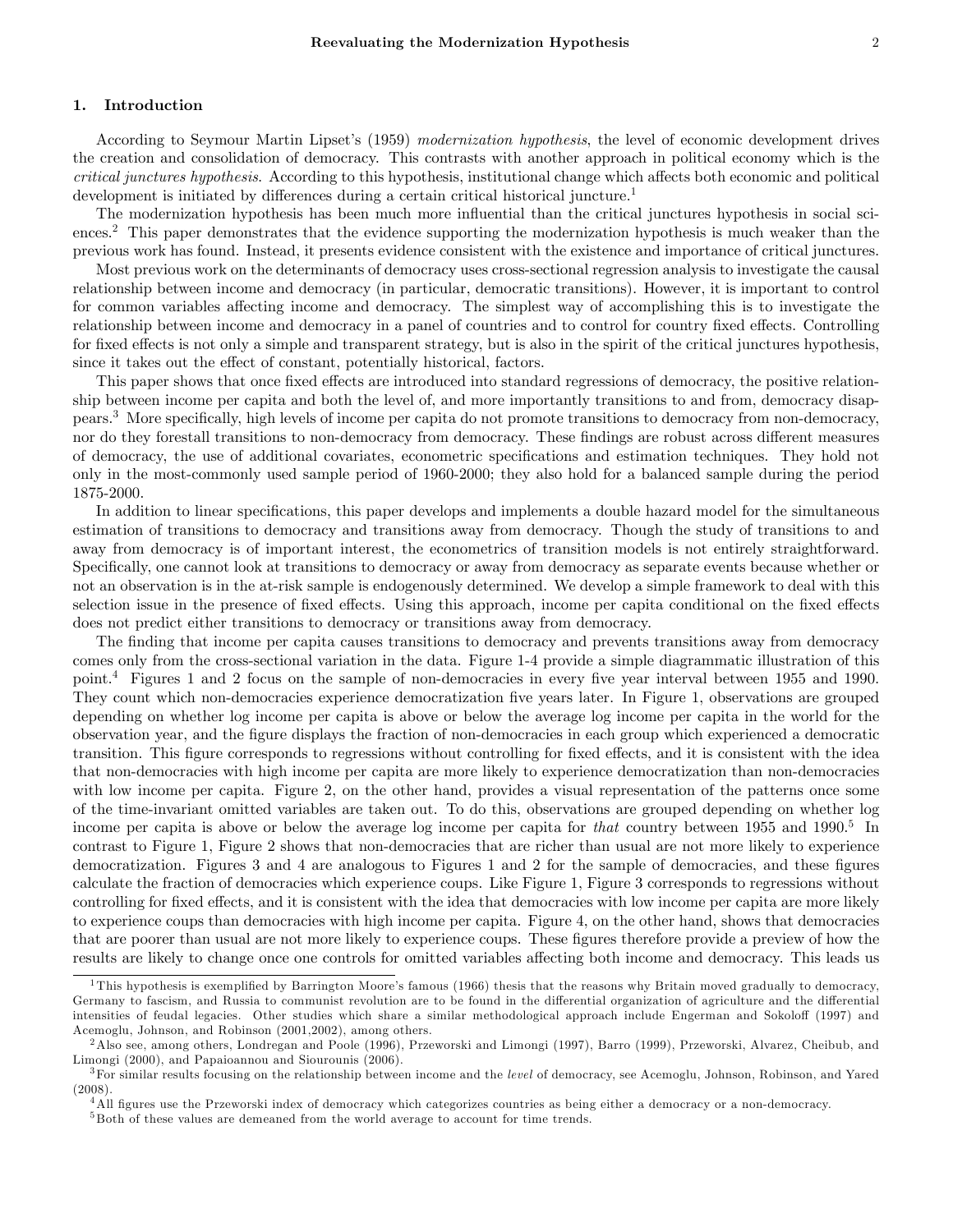to conclude that the empirical support for and the strong conclusions drawn from the modernization hypothesis need to be reevaluated.

But if income does not cause democracy, then what does? The fact that including fixed effects removes the correlation between income and democracy suggests that relatively time-invariant, possibly historical factors are at the root of both the relative prosperity and the relative democratic experience of some countries. In order to explore this possibility, this paper investigate whether the inclusion of historical variables in a pooled cross-sectional regression removes the statistically significant association between income and democracy.

We focus on the sample of former European colonies, since for this sample there is a specific theory of political and economic development related to divergent development paths, and there is also data related to the determinants of these different paths during the critical junctures facing these former colonies (e.g., Acemoglu, Johnson, and Robinson, 2001, 2002). The available evidence suggests that the institutional differences created at the critical juncture of European colonization persisted and significantly contributed to the large differences in both the form of government and the economic success of these societies. Motivated by this evidence and reasoning, the following historical variables are added to the pooled cross-sectional regression: the indigenous population density before colonization, the constraint on the executive at (or shortly after) independence, and the date of independence. Indigenous population density before colonization proxies for the initial conditions affecting the colonization strategy and the subsequent development path (Acemoglu, Johnson, and Robinson, 2001, 2002); constraint on the executive at independence is the closest available variable to a direct measure of relevant institutions during the colonial period; and date of independence is another measure of colonization strategy, since non-extractive colonies gained their independence typically earlier than the extractive ones. Consistent with the critical junctures hypothesis, the inclusion of these three variables significantly diminishes and makes insignificant the cross-sectional correlation between income and democracy. This confirms that the fixed effects are systematically related to historical variables associated with political and economic divergence in history, and this lends support to the critical junctures hypothesis.

This paper is most closely related to Acemoglu, Johnson, Robinson, and Yared (2008) who also investigate the relationship between income and democracy.<sup>6</sup> Whereas this work focuses on the effect of income on the *level* of democracy, the current paper focuses on the effect of income on *transitions* to and from democracy using a linear model as well as a double hazard model which accomodates fixed effects. Moreover, the current paper considers and provides support for the critical junctures hypothesis as an alternative to the modernization hypothesis by linking the magnitude of the fixed effects to historical variables.

The paper proceeds as follows. Section 2. discusses the data used. Section 3. shows that the introduction of fixed effects removes the statistical association between the level of income and the level of democracy. Section 4. shows that the introduction of fixed effects in a linear model and in a non-linear double hazard model removes the statistical association between income and transitions towards and away from democracy. Section 5. confirms the robustness of the results in a longer sample beginning in 1875. Section 6. investigates the interpretation of the fixed effects regressions. Section 7. concludes.

## 2. Data and Descriptive Statistics

We follow the existing empirical research in the measurement of democracy. The first measure of democracy is the Freedom House Political Rights Index. This index ranges from 1 to 7, with 7 representing the least amount of political freedom and 1 the most freedom.<sup>7</sup> Following Barro (1999), this index is supplemented with the related variable from Bollen (1990, 2001) for 1950, 1955, 1960, and 1965. As in Barro (1999), both indices are transformed so that they lie between 0 and 1, with 1 corresponding to the most democratic set of institutions.

The Freedom House index, even when augmented with Bollen's data, only enables the analysis of the post-war era. The Polity IV dataset, on the other hand, provides information for all countries since independence starting in 1800. Both to look at pre-1940 events and as a check on this main measure, the composite Polity index is used, which is the difference between the Polity's Democracy and Autocracy indices.<sup>8</sup> To facilitate comparison with the Freedom House score, the composite Polity index is normalized to lie between 0 and 1.

Both of these measures enable the analysis of different shades of democracy. An alternative empirical approach has been defended and used by Przeworski et al. (2000) who argue that a simple dichotomy between democracy and

 $6$  Acemoglu, Johnson, Robinson, and Yared (2008) also provide a more comprehensive review of the literature on democratization, and the reader is referred to that paper to avoid repetition.

<sup>7</sup> See Freedom House (2004), http://www.freedomhouse.org/research/freeworld/2003/methodology.htm

<sup>&</sup>lt;sup>8</sup>The Polity Democracy Index ranges from 0 to 10 and is derived from coding the competitiveness of political participation, the openness and competitiveness of executive recruitment, and constraints on the chief executive. The Polity Autocracy Index also ranges from 0 to 10 and is constructed in a similar way to the democracy score. See Marshall and Jaggers (2004) and http://www.cidcm.umd.edu/inscr/polity/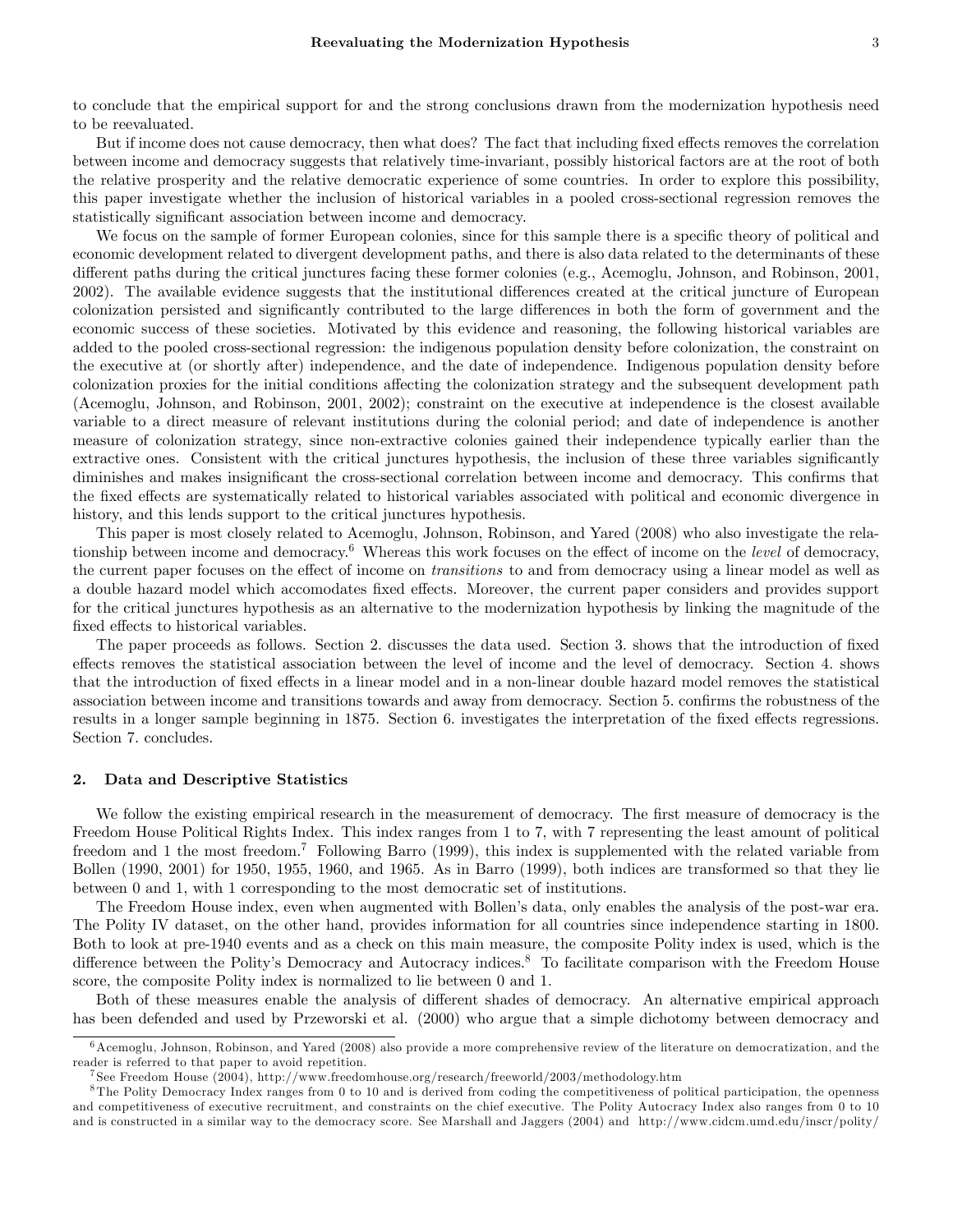non-democracy is the most useful empirical definition. Dichotomous measures may also be better suited to analyses of transitions from and to democracy. Therefore, results are presented using the Boix-Rosato dataset which extends the data of Przeworski et al. (2000) in which the index equals 1 if a country is a democracy and equals 0 otherwise. This paper also develop a simple double hazard model to deal with the simultaneous modeling of transitions to and from democracy. All of these exercises using the dichotomous measures give very similar results to those using the continuous measures. The analysis is performed on five-yearly and annual panels. For the five-year panels, the observation is taken every fifth year.<sup>9</sup>

In addition, the analysis uses GDP per capita data from the Summers-Heston dataset for the post-war period (Heston, Summers, and Atten, 2002), GDP per capita data from Maddison (2003) for the prewar and long samples, a measure of educational attainment from the Barro-Lee dataset (average years of schooling for people in the population over the age of 25), and total population from the World Bank (2002).

For the former European colonies sample, the additional variables which are used are the date of independence from the CIA World Factbook and the constraint on the executive after independence from the Polity IV dataset.<sup>10</sup> Population density in 1500 is calculated by dividing the historical measures of population from McEvedy and Jones  $(1975)$  by the area of arable land (see Acemoglu, Johnson, and Robinson, 2002).<sup>11</sup>

## 3. Levels of Democracy

We begin by considering the effect of income on the level of democracy by estimating of the following simple linear regression model:

$$
d_{it} = \alpha d_{it-1} + \gamma y_{it-1} + \mathbf{x}'_{it-1} \boldsymbol{\beta} + \mu_t + \delta_i + u_{it},
$$
\n<sup>(1)</sup>

where  $d_{it}$  is the democracy score of country i in period t. The lagged value of this variable on the right hand side is included to capture persistence in democracy and also potentially mean-reverting dynamics. The main variable of interest is  $y_{it-1}$ , the lagged value of log income per capita. The parameter  $\gamma$  therefore measures the impact of income per capita on democracy. Other covariates are captured by the vector  $\mathbf{x}'_{it-1}$  with coefficient vector  $\beta$ . In addition, the  $\mu_t$ 's denote a full set of time effects, which capture common shocks to (common trends in) the democracy score of all countries.<sup>12</sup> Importantly, the equation also includes a full set of country dummies, the  $\delta_i$ 's. These country dummies capture any time-invariant country characteristics that affect the equilibrium level of democracy.  $v_{it}$  is an error term, capturing all other omitted factors, with  $E(v_{it}) = 0$  for all i and t. The sample period is 1960-2000 and time periods correspond to five-year intervals.<sup>13</sup>

The most important benefit of the fixed effect estimator is that, as is well known, if the  $\delta_i$ 's are correlated with  $y_{it-1}$  or  $\mathbf{x}_{it-1}$ , then pooled OLS estimates–which are standard in the literature and exclude  $\delta_i$  from (1)–are biased and inconsistent. In contrast, even if  $cov(y_{it-1}, \delta_i + u_{it}) \neq 0$  (or  $cov(x_{it-1}^j, \delta_i + u_{it}) \neq 0$  where  $x_{it-1}^j$  represents the j'th component of the vector  $\mathbf{x}_{it-1}$ ) but  $cov(y_{it-1}, u_{it}) = cov(x_{it-1}^j, u_{it}) = 0$  for all j, then the fixed effects estimator will be consistent. This structure of correlation is particularly relevant in this context, because the critical junctures hypothesis suggests precisely the presence of historical factors affecting both political and economic development.<sup>14</sup>

Column 1 presents pooled cross-sectional regressions of democracy on income which exclude country fixed effects which replicate previous results of the literature. All panels pool the time-series and cross-sectional variation. All standard errors in the paper are robust against arbitrary heteroskedasticity in the variance-covariance matrix, and they

 $9$ This procedure is preferred to averaging the five-yearly data, since averaging introduces additional serial correlation, making inference and estimation more difficult. For the Freedom House data which begins in 1972, the 1972 score is assigned to 1970 for the purpose of the five-year regressions as in Barro (1999). Moreover, the 1994 score in the Boix-Rosato data is assigned to 1995 for the purpose of the five-year regressions.

 $10$  The data on constraint on the executive from Polity begins in 1800 or at the date of independence. In the former colonies sample only one country, the United States became independent before 1800 and its date of independence is coded as 1800.

 $11$ Throughout the paper, the definition of former European colonies used in Acemoglu, Johnson, and Robinson (2001, 2002) is adopted. It excludes the Middle Eastern countries that were briefly colonized by European powers during the 20th century. This definition is motivated by interest in former colonies as a sample in which the process of institutional development, in particular during the 19th century and earlier, was shaped by European intervention (see Acemoglu, Johnson, and Robinson, 2002).

<sup>&</sup>lt;sup>12</sup>Throughout the paper, all specifications include a full set of time dummies, the  $\mu_t$ 's, since otherwise regression equations such as (1) capture world-wide trends.

<sup>&</sup>lt;sup>13</sup> The fact that the democracy index takes discrete values induces a special type of heteroscedasticity, but creates no difficulty for inference with OLS, as long as standard errors are corrected for heteroskedasticity (e.g., Wooldridge, 2002, Section 15.2).

 $^{14}$  Nevertheless, there should be no presumption that fixed effects regressions will necessarily estimate the causal effect of income on democracy, for example because there are time varying omitted variables. See Acemoglu, Johnson, Robinson, and Yared (2008) for instrumental variable strategies designed to estimate the causal effect of income on democracy.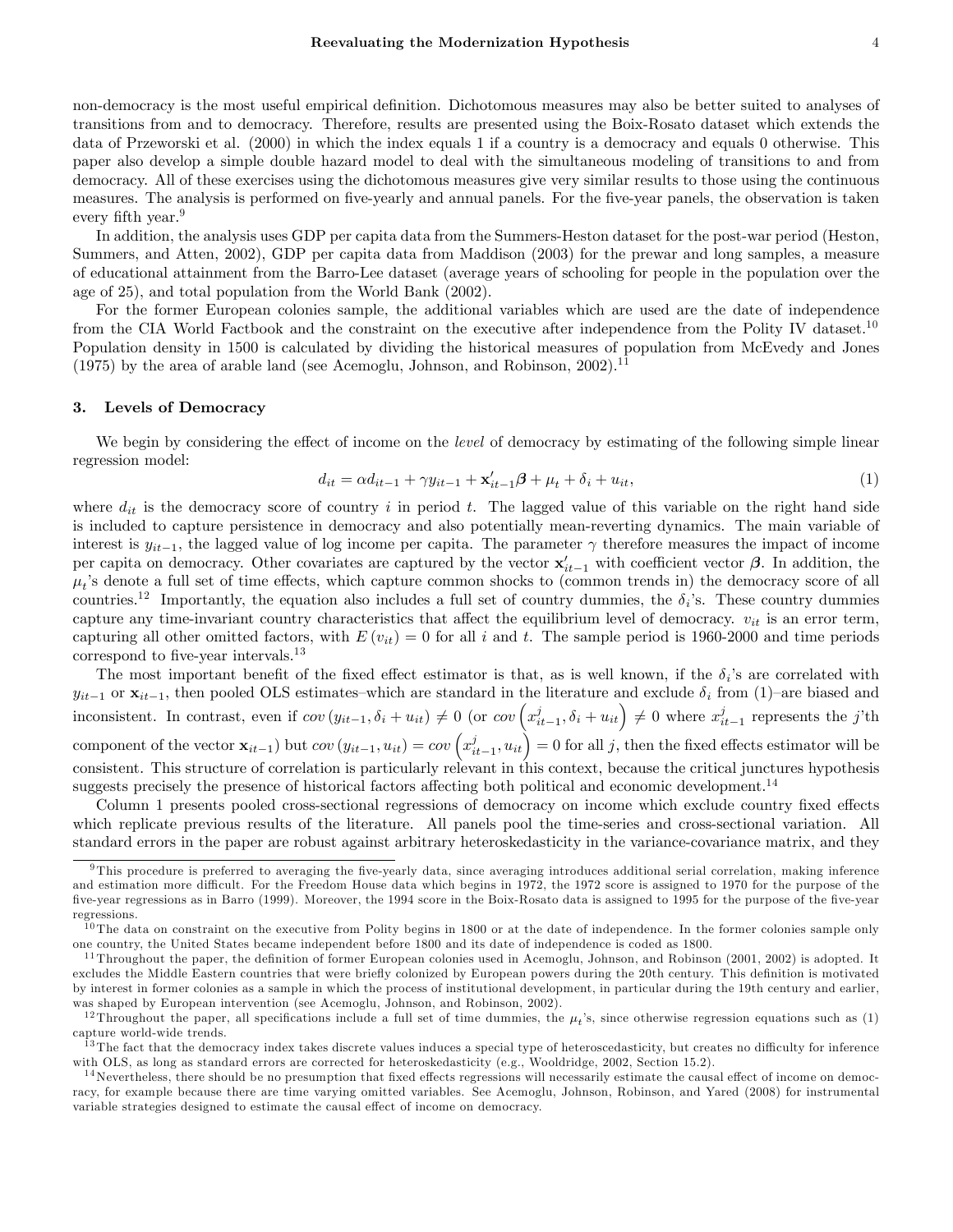allow for clustering at the country level.<sup>15</sup> Panel A of Table 1 uses the Freedom House data, panel B uses the Polity data, and panel C uses the dichotomous Przeworski index. Lagged democracy is highly significant and shows a considerable degree of persistence in democracy. Log GDP per capita is also significant and illustrates the well-documented positive relationship between income and democracy. Though highly statistically significant, the effect of income is quantitatively small. For example, the coefficient of 0.073 (standard error  $= 0.010$ ) in column 1 of panel A implies that a temporary 10 percent increase in GDP per capita is associated with an increase in the Freedom House score of 0.0073, and a permanent increase in GDP per capita by 10 percent is associated with an increase in the (steady state) Freedom House score of only  $0.0073/(1-.703) \approx 0.025$  (for comparison, the gap between the United States and Colombia today is 0.5). Overall, column 1 in Table 1 confirms the main finding of the existing literature of a positive association between income and democracy.

While the earlier literature has typically interpreted this as the causal effect of income on democracy, column 2 which introduces country fixed effects shows that such an interpretation may not be warranted. In none of the panels is income per capita significant, and it typically has a very small coefficient. With the Freedom House data the coefficient in 0.008 (for example, compared to 0.073 in column 1 of Table 1) with a standard error of 0.034. With the Polity data in panel B, the estimate is basically zero,  $-0.003$  (standard error=0.038).<sup>16</sup>

Note that there is an econometric problem involved in the estimation of (1) as is done in column 2. The regressor  $d_{it-1}$  is mechanically correlated with  $u_{is}$  for  $s < t$ , so the standard fixed effects estimation is not consistent (e.g., Wooldridge, 2002, chapter 11). However, it can be shown that the fixed effects OLS estimator becomes consistent as the number of time periods in the sample increases. Columns 3 and 4 consider estimation strategies to deal with this issue, while column 5 uses annual data which should reduce the extent of this bias considerably.

The first strategy, adopted in column 3, is to use the Generalized Method-of-Moments Estimator (GMM) proposed by Arellano and Bond (1991). This builds on the approach first suggested by Anderson and Hsiao (1982) and uses second and higher order lags as instruments under the assumption of no serial correlation in the residual,  $u_{it}$ , in equation (1). With the Arellano-Bond's GMM estimator, the coefficient on income per capita is now negative in all panels, though also less precisely estimated.

The second strategy, adopted in column 4, is to use the Griliches-Hausman (1986) long difference estimator proposed by Hahn, Hausman, and Kuersteiner (2007). This estimator shares features of the GMM estimator, though it arguably reduces the small sample bias inherent in the GMM estimation. Again, the coefficient on income per capita is negative in all panels.

The third strategy, reproduced in column 5, estimates (1) with fixed effects OLS using annual observations. This is useful since the fixed effects OLS estimator becomes consistent as the number of observations becomes large. With annual observations, there is a reasonably large time dimension. However, estimating the same model on annual data with a single lag would induce significant serial correlation (since the results so far indicate that  $five-year lags$  of democracy predict changes in democracy). For this reason, five lags of both democracy and log GDP per capita are included in these annual regressions. The table reports the p value of an F-test for the joint significance of these variables. The results show no evidence of a significant positive effect of income on democracy in any of the panels (while democracy is strongly predicted by its lags, as was the case in earlier columns).

A potential concern with fixed effects regressions is lack of precision due to insufficient residual variation in righthand side variables. The results in Table 1 show that this is not the case in this empirical investigation. The standard errors of the estimates of the effect of income on democracy are relatively small in most cases, and as a result, two standard error bands typically exclude the pooled OLS estimate from column 1 (even though, as discussed above, these are quantitatively small). For example, although the GMM estimates in column 3 are less precise than the fixed effects estimates in column 2, because the coefficient estimates are negative, two standard error confidence intervals exclude the pooled OLS estimate in panels A and B. The same is true, and more comfortably so, for the Griliches-Hausman long difference estimator in column 4, which leads to more precisely estimated effects. In this case, the pooled OLS estimate is outside the two standard error confidence intervals in all specifications. This shows that the lack of a positive effect of income per capita on democracy when ones controls for time-invariant omitted variables is not driven by imprecise estimates. Instead, it is likely due to the fact that these omitted variables are responsible for the positive relationship that previous cross-sectional (or pooled cross-section and time-series) studies have found.

In columns 5 and 6 of Table 1 average years of schooling and population are added as additional explanatory variables to repeat the regressions reported in columns 2 and 3 with very similar results. In particular, income never has a positive

 $15$  Clustering is a simple strategy to correct the standard errors for potential correlation across observations both over time and within the same time period. See for example Moulton (1986) or Bertrand, Duflo, and Mullainathan (2004).

 $^{16}$  Analysis not included here shows that the lack of a statistical association between income and democracy conditional on fixed effects is not driven by some outliers in the data.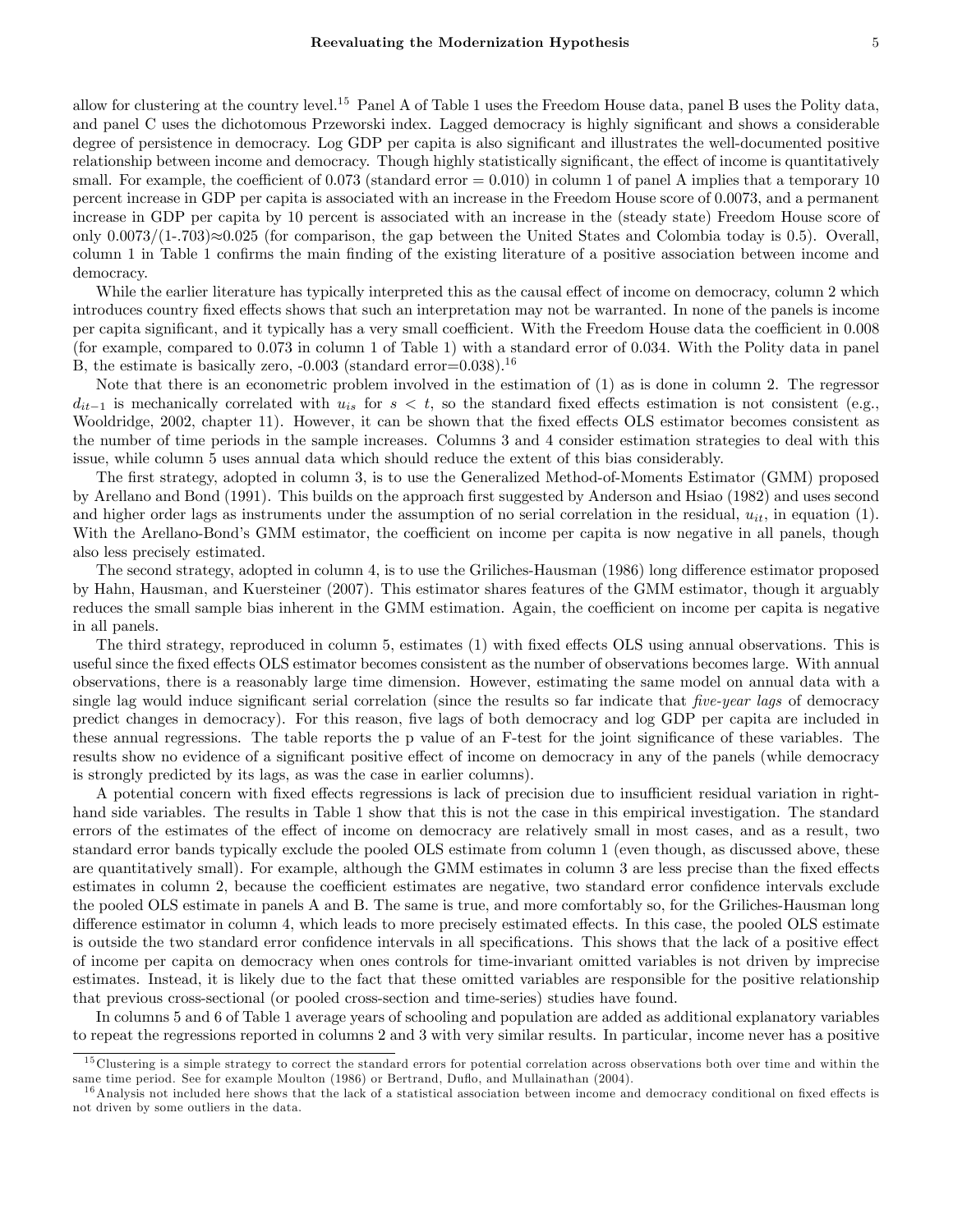effect on democracy, and there is also no evidence of a positive relationship between education and democracy.<sup>17</sup>

Overall, the inclusion of fixed effects proxying for time-invariant and country-specific characteristics removes the entire cross-country correlation between income and democracy (and education and democracy). These results shed considerable doubt on the conventional wisdom that income has a strong causal effect on democracy.

#### 4. Transitions to and from Democracy

The previous section focused attention on the level of democracy as the dependent variable. Much of the empirical literature since the work of Przeworski and Limongi (1997) and Przeworski et al. (2000) has instead focused on estimating separate models for transitions to and away from democracy. This section investigates whether the findings in this literature are robust to the inclusion of fixed effects. This is first done using a linear model. We then develop and implement a double hazard model for the simultaneous estimation of transitions to democracy and transitions away from democracy. All of the various econometric strategies show that once fixed affects are included to control for timeinvariant omitted variables simultaneously affecting both income and democracy, there is no evidence of an effect of income per capita on transitions to or away from democracy.

## 4.1. Linear Model

Standard analyses of transitions to and from democracy use dichotomous measures such as the Przeworski/Boix-Rosato data. This section starts with a more straightforward approach which allows us to also use the continuous democracy scores in the Freedom House and Polity data. The strategy is to modify the model in equation (1) as follows:

$$
d_{it} = \alpha d_{it-1} + \gamma^{pos} \mathcal{I}_{it-1} y_{it-1} + \gamma^{neg} (1 - \mathcal{I}_{it-1}) y_{it-1} + \mathbf{x}'_{it-1} \boldsymbol{\beta} + \mu_t + \delta_i + u_{it}
$$
(2)

where  $\mathcal{I}_{it-1} = \{0, 1\}$  is an indicator which equals 1 if  $d_{it-1}$  is below the sample mean and which equals 1 otherwise.<sup>18</sup> This procedure implies that  $\gamma^{pos}$  represents the effect of income on democracy conditional on a country starting from a low level of democracy, capturing the extent to which higher income may promote democratization. Analogously,  $\gamma^{neg}$ represents the effect of income on democracy conditional on a country starting from a high level of democracy, capturing the extent to which higher income may prevent coups.

Table 2 reports estimates of (2), where panel A uses the Freedom House data, panel B uses the Polity data, and panel C uses the dichotomous Przeworski index. Columns 1-5 of this table are analogous to columns 1-5 of Table 1 with the only differences being in the addition of the interaction terms for income on the right hand side of the equation.<sup>19</sup>

In the first columns of both tables begin with regressions without the fixed effects, the  $\delta_i$ 's, to replicate the results of the previous literature in our framework. The results in Table 2 using the pooled OLS approach show that there is a statistically significant correlation between income and transitions to and away from democracy with all three types of data.

Our main results, which add fixed effects, are presented in column 2. The findings here are similar to those reported in Table 1. Once fixed effects are introduced, income per capita is never significant for either transitions to or away from democracy. Columns 3 and 4 turn to GMM and long difference estimation of the models with fixed effects. The estimates again show no evidence of an effect of income on either transitions to democracy or away from democracy. Column 5 turns to the alternative strategy of using annual data. This column reports the level of significance of an F-test on the joint significance of the lags of income per capita now interacted with the initial level of democracy, and it shows that income per capita is insignificant in all specifications.

The results are thus consistent with those reported in Section 3.. With pooled OLS the coefficient on income per capita is significant on transitions to and transitions away from democracy, but once fixed effects are added, income is never significant in any specification.

# 4.2. Nonlinear Model

The linear probability models of transitions to and away from democracy reported so far are relatively transparent and also ensure consistency under a relatively weak set of assumptions (see Wooldridge, 2002, chapter 15.2). In addition, linear probability models allow us to use standard panel data techniques for consistent estimation in the presence of fixed effects (with large  $T$ ) by differencing out the fixed effects. Nevertheless, nonlinear models may be more appropriate

 $17$  Additional regressions not reported here also find no evidence of nonlinear interactions between income and other variables.

<sup>&</sup>lt;sup>18</sup>Although (2) is nonlinear in  $d_{it}$ , it is linear in the parameters and in particular, in the fixed effects, the  $\delta_i$ 's. This implies that the fixed effects can be differenced out to achieve consistent estimation (without creating an incidental parameters problem).

 $19$ Analogous columns to columns 6 and 7 from Table 1 yield similar results and are available upon request.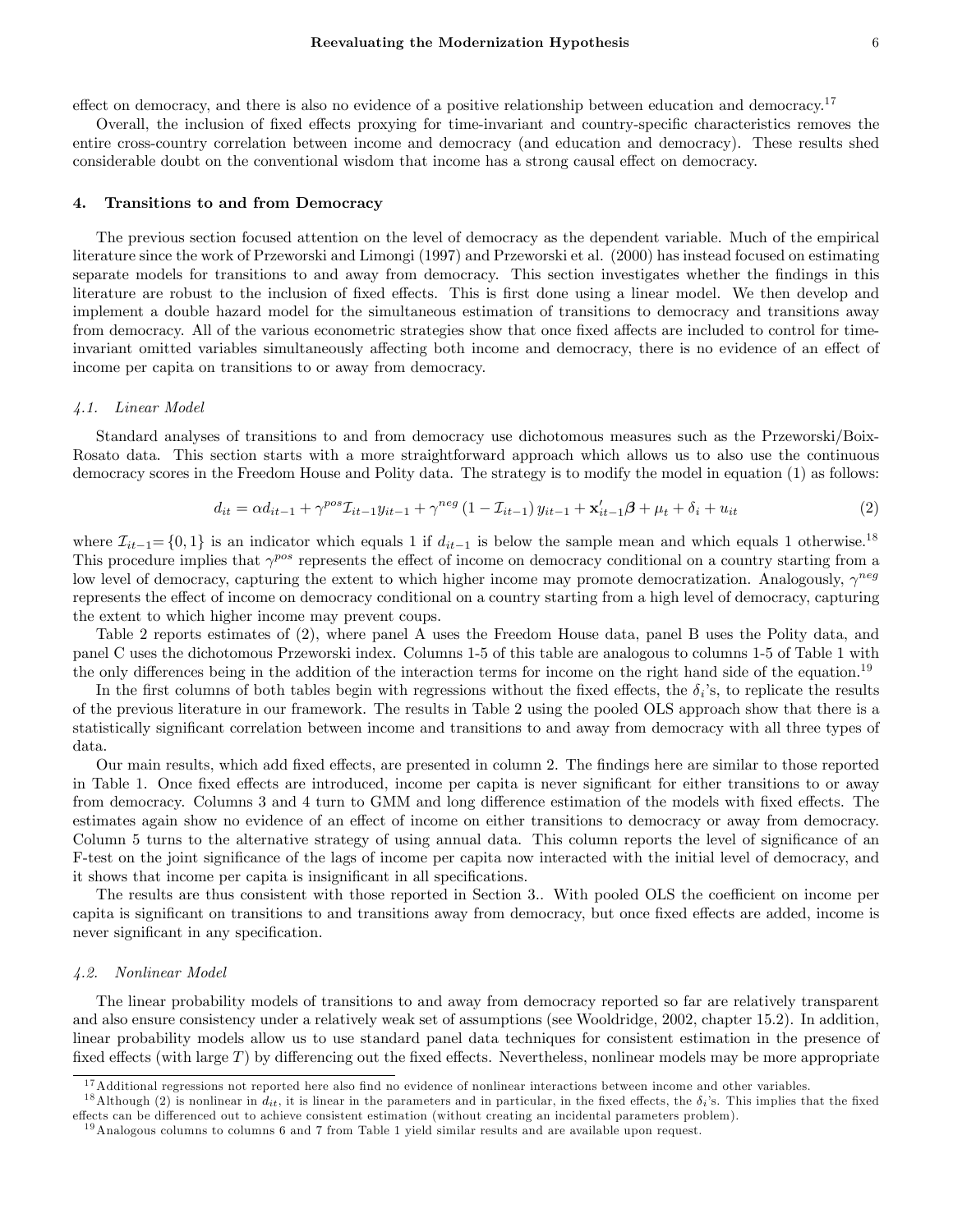for understanding transitions to and away from democracy. The difficulty with nonlinear models lies in the fact that because the conditional mean function in such models is not linear in the parameters, consistent estimation with Öxed effects is typically not possible (see, for example, Wooldridge, 2002, chapter 15.8, and footnote 23).

We begin by developing and estimating a nonlinear double hazard model, which allows for cross-sectional correlation between income and democracy without introducing fixed effects. This allows us to relate the level of income to transitions to democracy and transitions away from democracy, without being subject to the same type of biases that pooled OLS estimation is subject to. The use of the double hazard model is preferable to existing approaches relying on probit or duration model analysis since the model takes into account that transitions to democracy or away from democracy are jointly determined. In other words, transitions to and from democracy cannot be treated as separate events because whether or not an observation is in the *at-risk* sample is endogenously determined (or samples are endogenously selected). The contribution here is to develop a framework for dealing with this issue which also allows the incorporation of fixed effects in a straightforward manner.

The double hazard model can be expressed in terms of two conditional mean functions for the probability of transitioning to democracy and the probability of remaining in democracy:  $2^0$ 

$$
Pr(d_{it} = 1 | d_{it-1} = 0, y_{it-1}, t) = \Phi(\gamma^{pos} y_{it-1} + \mu_t^{pos})
$$
\n(3)

$$
Pr(d_{it} = 1 | d_{it-1} = 1, y_{it-1}, t) = \Phi(\gamma^{neg} y_{it-1} + \mu_t^{neg}),
$$
\n(4)

where  $\Phi$  is an increasing function with a range between 0 and 1. Equation (3) describes the probability that a dictatorship collapses (transitions to democracy), and equation (4) describes the probability that a democracy survives, which is negatively related to the probability of a coup (transitions away from democracy). Together, these two equations characterize the law of motion of democracy for a given country, so that one can think of these equations as constituting a "double hazard model". The parameters  $\gamma^{pos}$  and  $\gamma^{neg}$  represent the effect of income on positive and negative transitions respectively, and  $\mu_t^{pos}$  and  $\mu_t^{neg}$  represent the time effects on positive and negative transitions, respectively. Note that equations (3) and (4) model the appropriate transitions to and away from democracy, but they do not yet introduce fixed country effects.

To make further progress, let us also assume that  $\Phi(\cdot)$  is the normal cumulative distribution function, so that the system described by (3) and (4) is an *exponential* double hazard model. Since this system of equations characterizes the entire motion of democracy, it can easily be estimated by maximum likelihood.<sup>21</sup>

Table 3 reports estimates of (3) and (4) using the Przeworski/Boix-Rosato dichotomous measures of democracy. Column 1 of Table 3 estimates (3) and (4) simultaneously on a balanced panel and reports the estimates of the marginal effect of lagged income.<sup>22</sup> In panel A, the constraint that  $\gamma^{pos} = \gamma^{neg}$  and  $\mu_t^{pos} = \mu_t^{neg}$  is imposed. The estimates show a significant (cumulative) effect of income per capita on transitions to and away from democracy. In panel B, the constraint that  $\gamma^{pos} = \gamma^{neg}$  is relaxed while the constraint that  $\mu_t^{pos} = \mu_t^{neg}$  is maintained. This is useful as a check of whether the impact of income differs in the two equations as emphasized by Przeworski and Limongi (1997) and Przeworski et al. (2000). Income per capita is significant for both transitions to and transitions away from democracy, though the coefficient on transitions away from democracy is higher and more significant, which is in line with the basic finding of these works. Panel C estimates the most flexible specification which allows for  $\gamma^{pos} \neq \gamma^{neg}$  and  $\mu_t^{pos} \neq \mu_t^{neg}$ . The estimates are again similar.

The double hazard model, like all other models that are nonlinear in parameters, cannot accommodate fixed effects. For example, if fixed effects are added, the right hand side of equation (3) changes to  $\Phi(\gamma^{pos}y_{it-1} + \mu_t^{pos} + \delta_i^{pos})$ , and the right hand side of equation (4) changes to  $\Phi(\gamma^{neg}y_{it-1} + \mu_t^{neg} + \delta_i^{neg})$ , where the  $\delta_i$ 's are the fixed effects for observation i. This specification creates an incidental parameters problem in the estimation of the  $\delta_i$ 's, and thus by implications, in the estimation of all of the parameters. $23$ 

We adopt the solution proposed by Mundlak (1978) and Chamberlain (1980), which involves imposing a functional form on the  $\delta_i$ 's. Specifically, Chamberlain (1980) posits that

$$
\Pr\left(\delta_i^j = \delta \mid y_{i1}, \dots y_{iT}\right) = \Phi\left(\overline{\alpha}^j + \overline{\mathbf{y}}_i \overline{\beta}^j\right), j = pos, neg
$$
\n(5)

<sup>&</sup>lt;sup>20</sup>Instead of (4), one could have alternatively written  $\Pr(d_{it} = 0 \mid d_{it-1} = 1, y_{it-1}, t) = \Phi(\bar{\gamma}^{neg} y_{it-1} + \bar{\mu}_t^{neg}),$  in which case one would have Itstead of (4), one could have alternatively written  $\Gamma(\frac{a_{it}}{a_{it}}) = 0$   $\frac{a_{it-1}}{a_{it-1}} = 1$ ,  $y_{it-1}$ ,  $i = 0$   $\gamma$   $\frac{a_{it-1} + \mu_t}{a_t}$ , in which case one would have  $\frac{a_{it-1}}{a_{it-1}} = 1$ ,  $\frac{a_{it-1} + \mu_t}{a_t} = 1$ ,  $\frac{a$ of the parameters  $\bar{\gamma}^{neg}$  and  $\bar{\mu}^{neg}_{t}$  is less intuitive, making preferable the system of equations given by (3) and (4).

<sup>&</sup>lt;sup>21</sup>The likelihood function is straightforward to compute. For example, for a given country i, it is the case that  $\Pr\{d_{i1},...,d_{iT}|y_{i0},...,y_{iT-1}\} = \Pr\{d_{iT}|d_{iT-1},y_{iT-1},T\} \times \Pr\{d_{iT-1}|d_{iT-2},y_{iT-2},T-1\}...\times \Pr\{d_{i1}|d_{i0},y_{i0},1\}.$ 

The results do not change if one instead modifies the exercise to consider an unbalanced panel. Details available upon request.

<sup>&</sup>lt;sup>23</sup>In particular, because the number of parameters to be estimated increases at the same rate as the number of observations in the crosssection, the standard asymptotics do not guarantee consistency. This incidental parameters problem is avoided in linear models by differencing out the fixed effects, so that they do not have to be estimated. This then ensures consistent estimation of the remaining parameters.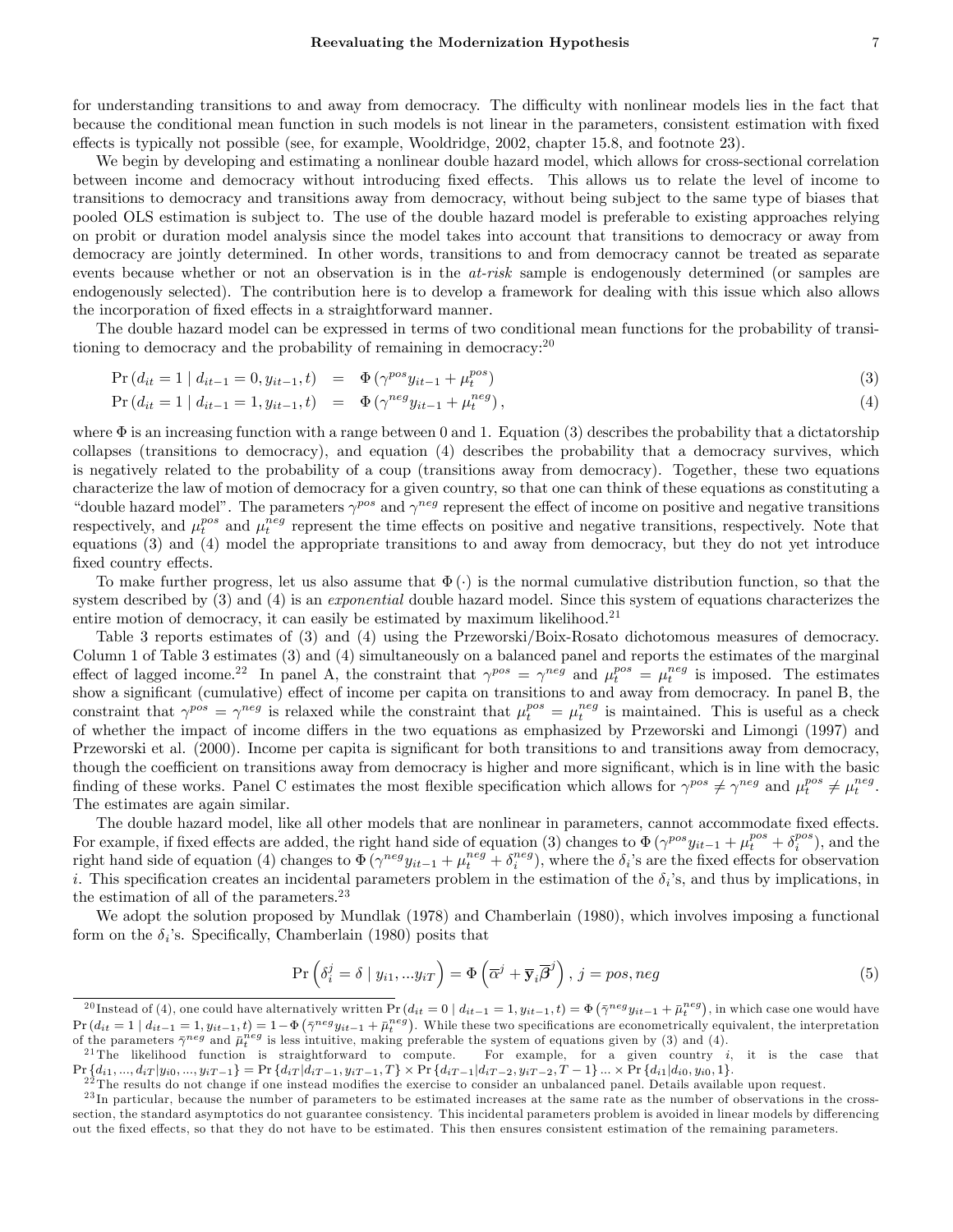where  $\overline{\alpha}^j$  and  $\overline{\beta}^j$  are exogenous parameters, and  $\overline{y}_i$  is the average of  $y_{i\tau-1}$  for  $\tau = 1, ..., T$ . The important assumption is that the component of  $\delta_i^j$  which is uncorrelated with  $\bar{y}_i$  will be random in that it will not be correlated with  $d_{it}$ . As a consequence, one can write (incorporating the constant term  $\overline{\alpha}^j$  into the time effects  $\mu_t^j$ )

$$
\Pr\left(d_{it} = 1 \mid d_{it-1} = 0, y_{it-1}, t\right) = \Phi\left(\gamma^{pos} y_{it-1} + \mu_t^{pos} + \overline{\mathbf{y}}_i \overline{\boldsymbol{\beta}}^{pos}\right)
$$
\n(6)

$$
\Pr\left(d_{it} = 1 \mid d_{it-1} = 1, y_{it-1}, t\right) = \Phi\left(\gamma^{neg} y_{it-1} + \mu_t^{neg} + \overline{\mathbf{y}}_i \overline{\boldsymbol{\beta}}^{neg}\right). \tag{7}
$$

Notably, this specification is less flexible than including a full set of fixed effects, which was the strategy in the linear models, because it imposes considerable amount of structure on how unobserved heterogeneity (omitted time-invariant factors) affects democratic transitions. Consequently, this specification makes it less likely that one can fully control for the effect of omitted variables simultaneously affecting income and democracy, and thus more likely that one may still find a spurious positive effect of income on transitions to and away from democracy. Nevertheless, column 2 of Table 3 shows that even with this more restrictive Chamberlain hazard model, there is no effect of income per capita on transitions to or away from democracy. Once again, panel A's estimation imposes that  $\gamma_{-nos}^{pos} = \gamma_{-nsc}^{neg} \mu_t^{pos} = \mu_t^{neg}$ , and  $\overline{\beta}^{pos} = \overline{\beta}^{neg}$ . Panel B's estimation allows for  $\gamma^{pos} \neq \gamma^{neg}$  but imposes  $\mu_t^{pos} = \mu_t^{neg}$  and  $\overline{\beta}^{pos} = \overline{\beta}^{neg'}$ . Panel C allows for  $\gamma^{pos} \neq \gamma^{neg}$ ,  $\mu_t^{pos} \neq \mu_t^{neg}$ , and  $\overline{\beta}^{pos} \neq \overline{\beta}^{neg}$ . In all of these panels, the effect of income per capita is reduced and becomes insignificant. Overall, there is no evidence that income per capita has a causal effect on transitions to or away from democracy once controls for omitted variables simultaneously affecting the evolution of income and democracy are included.

Columns 3 and 4 are analogous to columns 1 and 2 on an annual balanced sample, and achieve similar results. Column 5 adds lagged population and lagged education to the sample of columns 1 and 2, where the averages of lagged population and lagged education are used in the calculation of (5), and again, income per capita has no effect on transitions to democracy or transitions away from democracy.

All in all, the results in the last two sections show that no matter what estimation approach one takes, controlling for omitted variables simultaneously affecting income and democracy–either by including a full set of fixed country effects or by using the parameterized approach of Chamberlain (1980)–removes the empirical relationship between income per capita and democracy.

### 5. Democracy and Income in the Long Run

The analysis so far followed much of the existing literature in focusing on the post-war period, where the democracy and income data are of higher quality. It is also important to investigate whether the relationship between income and democracy emerges over a longer period of time to take into account the development experiences of the late nineteenth and early twentieth centuries.

Although historical data are typically less reliable, the Polity IV dataset extends back to the beginning of the nineteenth century for all independent countries, as does the Boix-Rosato extension of Przeworski et al.ís dataset, and Maddison (2003) gives estimates of income per capita for many countries during this period. We therefore construct a data set starting from 1875 in 25-year intervals in order to maximize the cross-section of countries which can be observed. The data includes a balanced panel of countries for which democracy, lagged democracy (calculated 25 years earlier), and lagged income (calculated 25 years earlier) are available for every 25th year between 1875 and 2000.<sup>24</sup> The result is a sample of 25 countries for the regressions using the Polity measure and a sample of 30 countries for the regressions using the Przeworski/Boix-Rosato measure.<sup>25</sup>

Table 4 presents fixed effects results with this long run panel. The specifications of columns 1-4 in Table 4 are identical to the specifications of columns 1-4 of Table 1 over the long 25 year sample where the dependent variable is the Polity index. In columns 5-8, the dependent variable is the Przeworski/Boix-Rosato index. The results in this table are very similar with either measure of democracy. Columns 1 and 5 report the basic pooled OLS regressions without fixed effects. These show the usual findings since income per capita has a positive coefficient and is strongly significant. Columns 2 and 6 then add the fixed effects, and the introduction of fixed effects makes income per capita insignificant.

 $24$  For reasons of data availability, income per capita in 1820 is assigned to 1850, income per capita in 1870 to 1875, and income per capita in 1929 to 1925. All results are robust to dropping the 1875 observation so as to not use the 1850 estimate of income per capita as the value of lagged income. For all observations, if income per capita is not available for a particular observation, it is estimated at the lowest aggregation level for which it is available, and the regressions are clustered by the highest aggregation level assigned to a particular country. Also, the 1994 Przeworski/Boix-Rosato democracy score is assigned to 2000.

<sup>&</sup>lt;sup>25</sup> Countries in both samples are Argentina, Austria, Belgium, Brazil, Chile, China, Colombia, Costa Rica, Denmark, El Salvador, Greece, Guatemala, Honduras, Mexico, Netherlands, Nicaragua, Norway, Sweden, Switzerland, Thailand, Turkey, United Kingdom, United States, Uruguay, Venezuela. The sample with Przeworski/Boix-Rosato measure additionally includes France, Japan, Peru, Portugal, and Spain.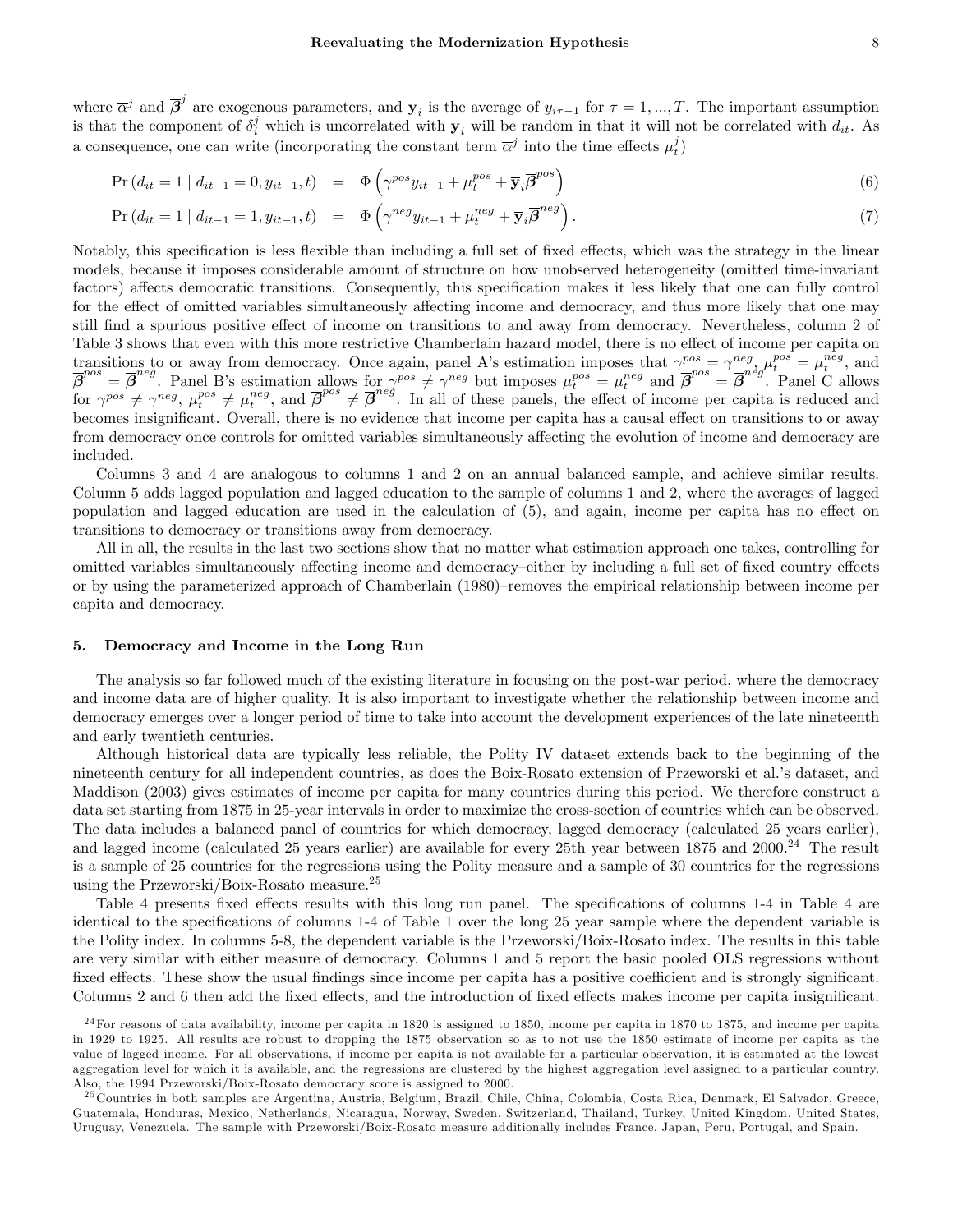### Reevaluating the Modernization Hypothesis 9

In columns 3 and 7, the use of the Arellano-Bond estimator causes income to have the wrong (negative) sign, and in columns 4 and 8, the use of the long difference estimator also causes income to have the wrong sign.

Table 5 examines whether there is a relationship between transitions to democracy and transitions away from democracy in this long run panel using the dichotomous Przeworski/Boix-Rosato measure of democracy. We again implement the double hazard model introduced in Section 4.2.. As before, the three possible models with differing degrees of flexibility in cross-equation restrictions are presented.<sup>26</sup> As in the post-war panel, without fixed effects the effect of income is large and significant on transitions to democracy and transitions away from democracy. However, once again when fixed effects to control for omitted variables simultaneously affecting the evolution of income and democracy are included, the relationship between income per capita and transitions to and away from democracy becomes insignificant.

The conclusion from this investigation is that the long run historical evolution of countries is similar to the evolution of countries in the post-1960 sample. Once fixed effects are controled for, there is no significant relationship between income per capita and democracy.

## 6. Interpreting the Fixed Effects Results

In the introduction, we argued that the fixed effects results are consistent with the hypothesis that the (long run) political and economic development paths of societies are intimately linked. There is a natural complementarity between political and economic institutions. Economies grow if their economic institutions encourage investment and innovation, for example, by providing secure property rights and equality before the law; but this can only happen when those controlling political power (the political elites) are constrained. One should thus expect democracy to be associated with economic institutions that foster growth. This reasoning implies that if events at some critical juncture create a divergence in the political and economic institutions of a set of societies, these differences should persist over time; some of these societies may embark on a path to high income and democracy, while others experience relative stagnation and non-democracy.

Thus, according to this theory, democracy and income evolve jointly. Nevertheless, conditional on a given development path, economic growth does not necessarily lead to democratization.<sup>27</sup> This reasoning suggests that the fixed effects estimated in the previous section should be closely linked to the underlying institutional development paths and to the factors affecting what type of path a society has followed. This section investigates this question by seeing whether the presence of historical variables in the pooled cross-sectional regression can remove the statistical association between income and democracy.

Acemoglu, Johnson, and Robinson (2001, 2002) document that factors affecting the profitability of different institutional structures for European colonizers had a major impact on early institutions and on subsequent political and economic development in former European colonies. One therefore expects former European colonies with higher indigenous population density in 1500 to have experienced greater extraction of resources and repression by Europeans, and consequently to be less democratic today. However, population density in 1500 is subject to a large amount of measurement error, and it is only one of the influences on the ultimate choice of development path. For example, for various reasons, Europeans opted for extractive institutions in many areas, such as Brazil, with low population density. A direct measure of institutions immediately after the end of the colonial period is thus also useful to gauge the effect of the historical development paths on current outcomes. One such measure is the constraint on the executive from the Polity IV dataset right after independence for each former colony, measured as the average score during the first ten years after independence. This is the closest available variable to a measure of institutions during colonialism. This score is normalized to a 0 to 1 scale like democracy, with 1 representing the highest constraint on the executive.<sup>28</sup> A final control is the date of independence. This is useful because constraint on the executive at different dates of independence may mean different things. In addition and potentially more importantly, countries where Europeans settled and developed secure property rights and more democratic institutions typically gained their independence earlier than colonies with extractive institutions. Another important effect of the date of independence on political and economic development might be that former colonies undergo a relatively lengthy period of instability after independence, adversely affecting both growth prospects and democracy.<sup>29</sup>

 $^{26}$  Specifically, Columns 1 and 2 correspond to the specifications of columns 1 and 2 of panel A of Table 3; columns 3 and 4 correspond to the specifications of columns 1 and 2 of panel B of Table 3; and columns 5 and 6 correspond to the specifications of columns 1 and 2 of panel C of Table 3.

 $27$  Similarly, there is no natural presumption that, conditional on a particular development path, a temporary improvement in the democracy score should lead to higher incomes.

 $^{28}$  For example, Peru had a constraint on the executive score equal to 0.33, while the United States's score was 1 at independence. These numbers are clearly indicative of the institutions that these countries had within the colonial period itself.

 $29$  If one also uses settler mortality, proposed and constructed in Acemoglu, Johnson and Robinson (2001), the results are similar, though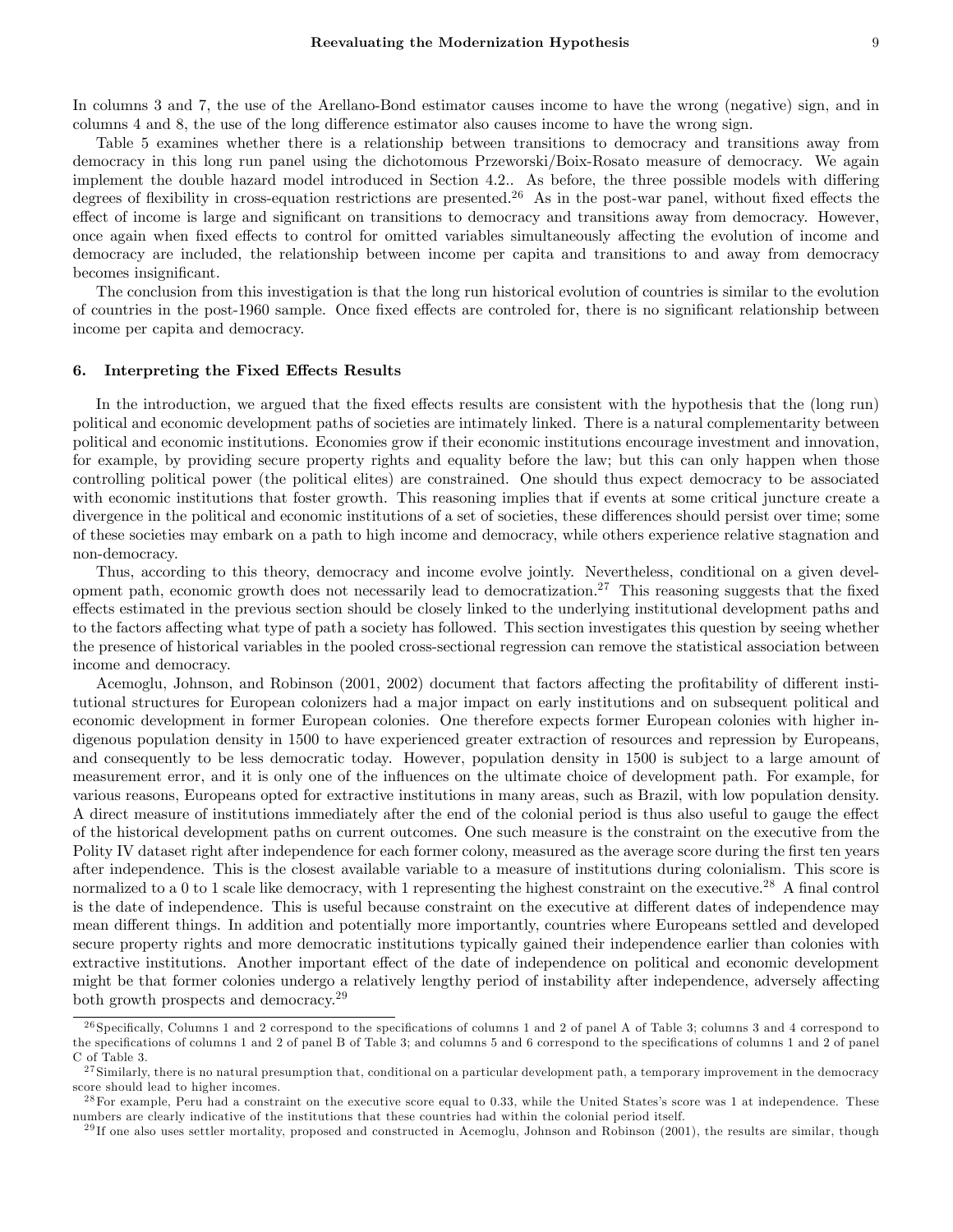To explore the nature of the fixed effects and the sources of the cross-sectional correlation between income and democracy in the former colonies sample, columns 1 and 2 of Table 6 document analogous results to columns 1 and 2 of Table 1 for this sample. They show that the positive and significant association between income and democracy present in the pooled cross-sectional regression disappears once fixed effects are introduced. To understand this result, we use two complementary strategies. First, columns  $3$  and  $4$  replace the fixed effects on the right hand side of  $(1)$  with historical, time-invariant country-specific variables. Column 3 introduces constraint on the executive at independence and the independence year of a country. The level of democracy is positively associated with constraint on the executive at independence and negatively associated with independence year (i.e., younger countries are less democratic). Importantly, the coefficient on income is reduced, for example from  $0.067$  in column 1 to  $0.030$  in column 3 of panel A. Column 4 introduces population density in 1500 to this specification and shows that the coefficient on population density in 1500 is negative in panels A and B. In panel A, the coefficient on income becomes  $0.017$  and is insignificant. These results suggest that the three historical variables are capturing (and removing) the same cross-sectional correlation between income and democracy is the fixed effects in column 2. The second strategy for understanding the fixed effect is to directly regress the fixed effects from the specification in column 2 on the three historical variables to highlight the correlation between these fixed effects.<sup>30</sup> This regression reported in column 5 shows a strong correlation between these fixed effects and the historical variables. For example, the  $R^2$  is 0.68 in panel A.

Overall, this section has provided evidence that is consistent with the interpretation of the fixed effects results as capturing the impact of time-invariant, historical variables simultaneously affecting the evolution of income and democracy. It has documented that various historical variables that proxy for the factors influencing the subsequent evolution of institutions in former European colonies are closely related to the fixed effects from the democracy regressions. This pattern is consistent with the general thrust of the critical junctures hypothesis.

### 7. Conclusion

There is a general consensus in the empirical literature that the modernization hypothesis holds and that there is a causal effect of per capita income on democracy. In this paper, we argue that, though income and democracy are positively correlated, there is no evidence of a significant causal effect of income on democracy. Instead, omitted and most probably historical factors appear to have shaped the divergent political and economic development paths of various societies, leading to the positive association between economic performance and democracy. The analysis in this paper provides an interpretation of these econometric results by considering the alternative critical junctures hypothesis and by linking the fixed effects to historical variables in the sample of former European colonies. Fixed effects indeed capture the impact of historical differences which researchers have shown can account for economic and institutional divergence.

The main conclusion is that the relationship between income and democracy and the widely-accepted modernization hypothesis need to be reevaluated, with much greater emphasis on the underlying factors affecting both variables and the political and economic development path of societies. These results should not be interpreted as implying that historical factors (or time-invariant factors captured by fixed effects) are the only or the major determinant of democracy today. There is a large amount of variability in democracy across countries that is not explained by the historical variables in this analysis and there is also a substantial amount of over-time variability in the democracy score of a country that still needs to be understood and accounted for.<sup>31</sup> For example, it remains true that over time there is a general tendency towards greater incomes and education, and increased political participation across the world. In the regressions of this paper, time effects capture these general (world-wide) tendencies. The estimates of this paper suggest that these world-level movements in democracy are unlikely to be driven by the causal effect of income and education on democracy. The causes of these world-wide trends are an interesting area for future research.

## Bibliography

Acemoglu, D., Johnson, S., Robinson J.A., 2001. The Colonial Origins of Comparative Development: An Empirical Investigation. American Economic Review 91, 1369-1401.

Acemoglu, D., Johnson, S., Robinson, J.A., 2002. Reversal of Fortune: Geography and Institutions in the Making of the Modern World Income Distribution. Quarterly Journal of Economics 118, 1231-1294.

the sample is smaller than the one used in Table 6. These results are available upon request.

 $30$ This regression should be interpreted as illustrative, since fixed effects in linear models, such as in the specification in column 2, are not estimated consistently for the reasons discussed in footnote 23.

 $31$  In previous working papers, it has been shown for example that the experience of an economic crisis is positively related to democracy even when one controls for country fixed effects.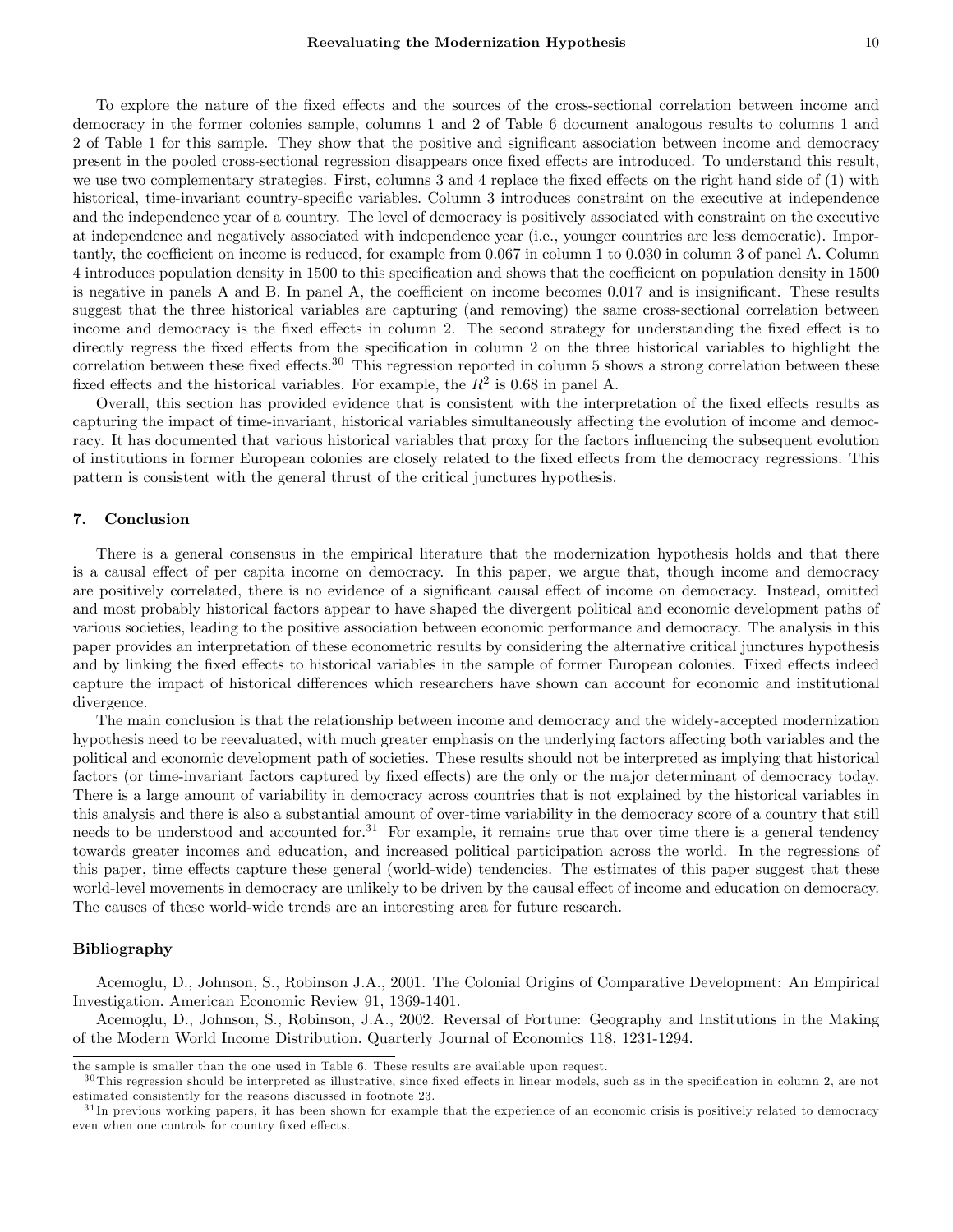Acemoglu, D., Johnson, S., Robinson, J.A., Yared, P., 2008. Income and Democracy. American Economic Review 98, 808-842.

Anderson, T.W., Hsiao, C., 1982. Formulation and Estimation of Dynamic Models using Panel Data. Journal of Econometrics 18, 67-82.

Arellano, M., Bond, S.R., 1991. Some Specification Tests for Panel Data: Monte Carlo Evidence and an Application to Employment Equations. Review of Economic Studies 58, 277-298.

Barro, R.J., 1999. The Determinants of Democracy. Journal of Political Economy 107, S158-S183.

Barro, R.J., Lee, J., 2000. International Data on Educational Attainment: Updates and Implications. CID Working Paper #42.

Bertrand, M., Duflo, E., Mullainathan, S., 2004. How Much Should We Trust Differences-in-Differences Estimates?. Quarterly Journal of Economics 119, 249-275.

Boix, C., Rosato, S., 2001. A Complete Data Set of Political Regimes, 1800-1999. Unpublished, Department of Political Science, University of Chicago.

Bollen, K.A., 1990. Political Democracy: Conceptual and Measurement Traps. Studies in Comparative International Development 25, 7-24.

Bollen, K.A., 2001.Cross-National Indicators of Liberal Democracy, 1950-1990. [Computer file]. 2nd ICPSR version. Chapel Hill, NC: University of North Carolina [producer], 1998. Inter-university Consortium for Political and Social Research [distributor].

Central Intelligence Agency, 2004. CIA World Factbook, Website and Book. Washington, DC.

Chamberlain, G., 1980. Analysis of Covariance with Qualitative Data. Review of Economic Studies 47, 225-238.

Engerman, S.L., Sokoloff, K.L., 1997. Factor Endowments, Institutions, and Differential Paths of Growth among New World Economies. In: Haber, S.H. (Ed.), How Latin America Fell Behind. Stanford University Press, Stanford.

Freedom House, 2004. Freedom in the World, Website and Book. Washington, DC.

Griliches, Z., Hausman, J., 1986. Errors in Variables in Panel Data. Journal of Econometrics 31, 93–118.

Hahn, J., Hausman, J., Kuersteiner, G., 2007. Long Difference Instrumental Variable Estimation for Dynamic Panel Models with Fixed Effects. Journal of Econometrics 140, 574-617.

Heston, A., Summers, R., Atten, B., 2002. Penn World Tables Version 6.1. Center for International Comparisons at the University of Pennsylvania (CICUP).

Lipset, S.M., 1959. Some Social Requisites of Democracy: Economic Development and Political Legitimacy. American Political Science Review 53, 69-105.

Londregan, J.B., Poole, K.T., 1996. Does High Income Promote Democracy?. World Politics 49, 1-30.

Maddison, A., 2003. The World Economy: Historical Statistics. Development Centre of the Organization for Economic Cooperation and Development. Paris, France.

Marshall, M.G., Jaggers, K., 2004. Political Regime Characteristics and Transitions, 1800-2002. Polity IV Project. University of Maryland.

McEvedy, C., Jones, R., 1975. Atlas of World Population History. Facts on File, New York.

Moore, B., 1966. Social Origins of Dictatorship and Democracy. Beacon Press, Boston.

Moulton, B.R., 1986. Random Group Effects and the Precision of Regression Estimates. Journal of Econometrics 32, 385-397.

Mundlak, Y., 1978. On the Pooling of Time Series and Cross Section Data. Econometrica 46, 69-85.

Papaioannou, E., Siourounis, G., 2004. Economic and Social Factors Driving the Third Wave of Democratization. Unpublished, London Business School.

Przeworski, A., Alvarez, M., Cheibub, J.A., Limongi, F., 2000. Democracy and Development: Political Institutions and Material Well-being in the World, 1950-1990. Cambridge University Press, New York.

Przeworski, A., Limongi, F., 1997. Modernization: Theory and Facts. World Politics 49, 155-183. Wooldridge, J.M., 2002. Econometric Analysis of Cross Section and Panel Data. MIT Press, Cambridge.

World Bank, 2002. World Development Indicators. CD-ROM and Book. Washington, DC.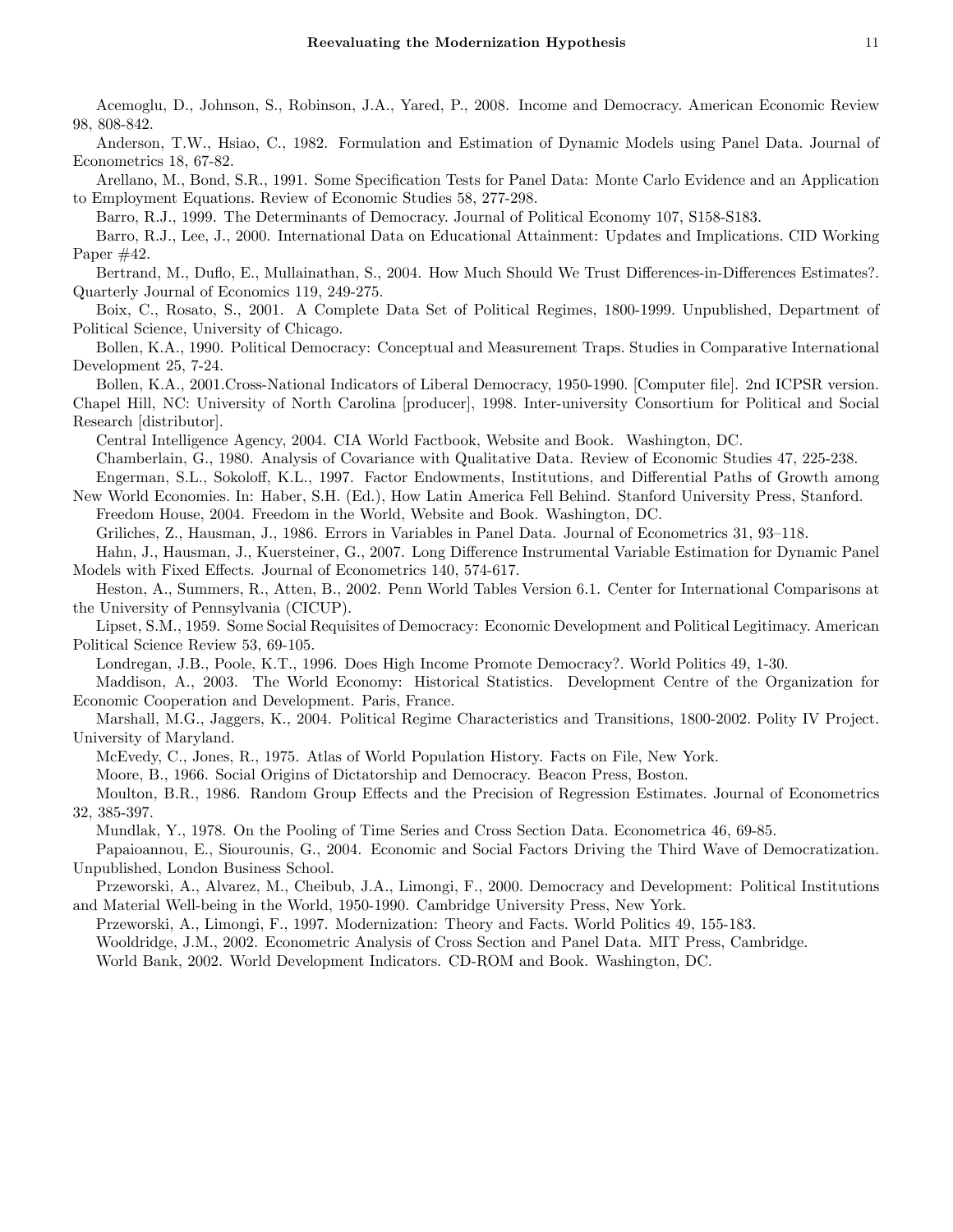

Sample includes all countries in five year intervals between 1955 and 1990 which are non-democratic according to the Przeworski Measure of Democracy for which at least two observations are available. Observations are grouped depending on whether log income per capita is above or below the average log income per capita in the world for the observation year. Each column measures the fraction of observations within each group which experience a transition to democracy five years later. See text for data definitions and sources.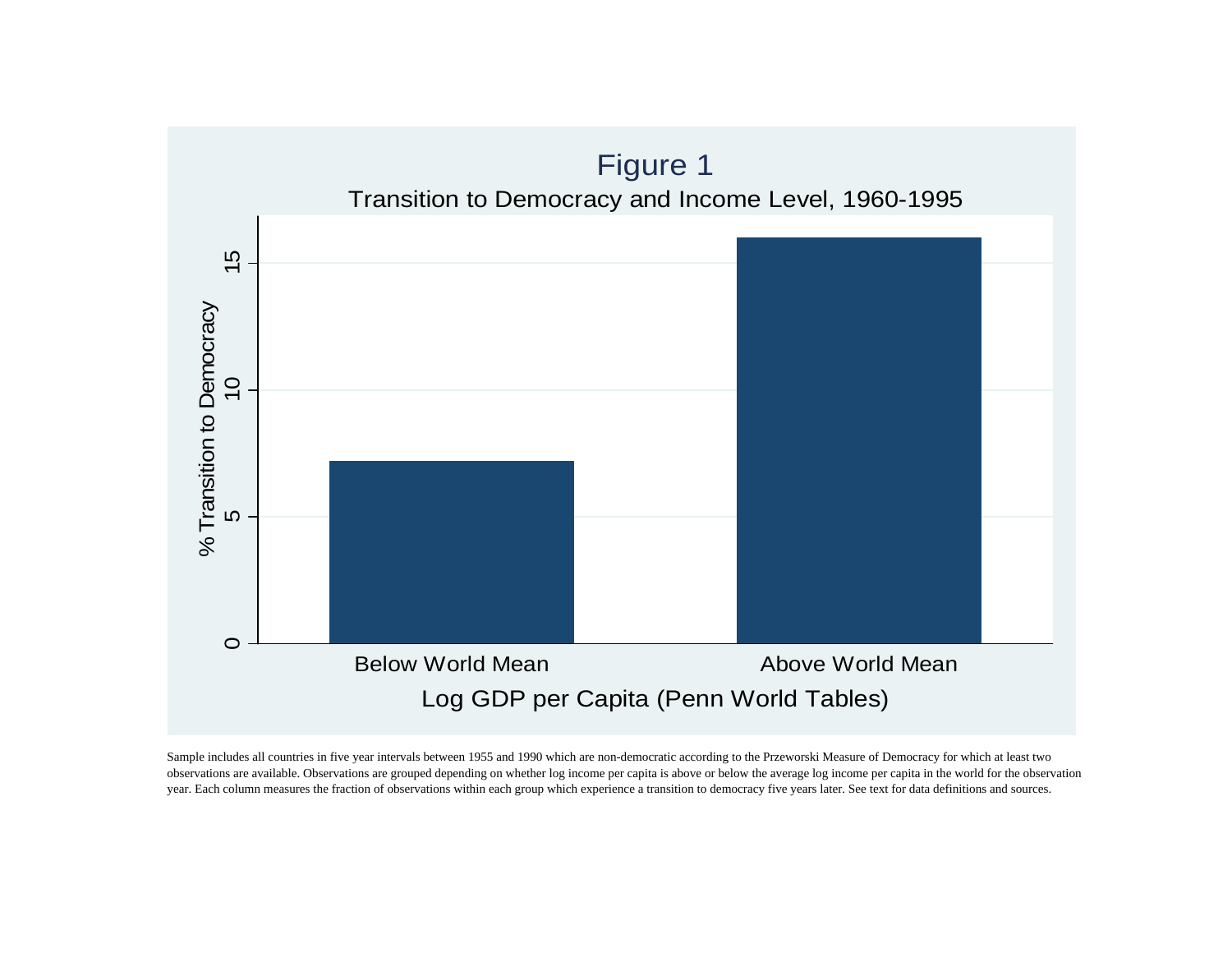

Sample is the same as in Figure 1. Log income per capita for every observation is demeaned from the average log income per capita in the world for the observation year. Observations are grouped depending on whether demeaned log income per capita is above or below the average demeaned log income per capita in the country between 1955 and 1990. Each column measures the fraction of observations within each group which experience a transition to democracy five years later. See text for data definitions and sources.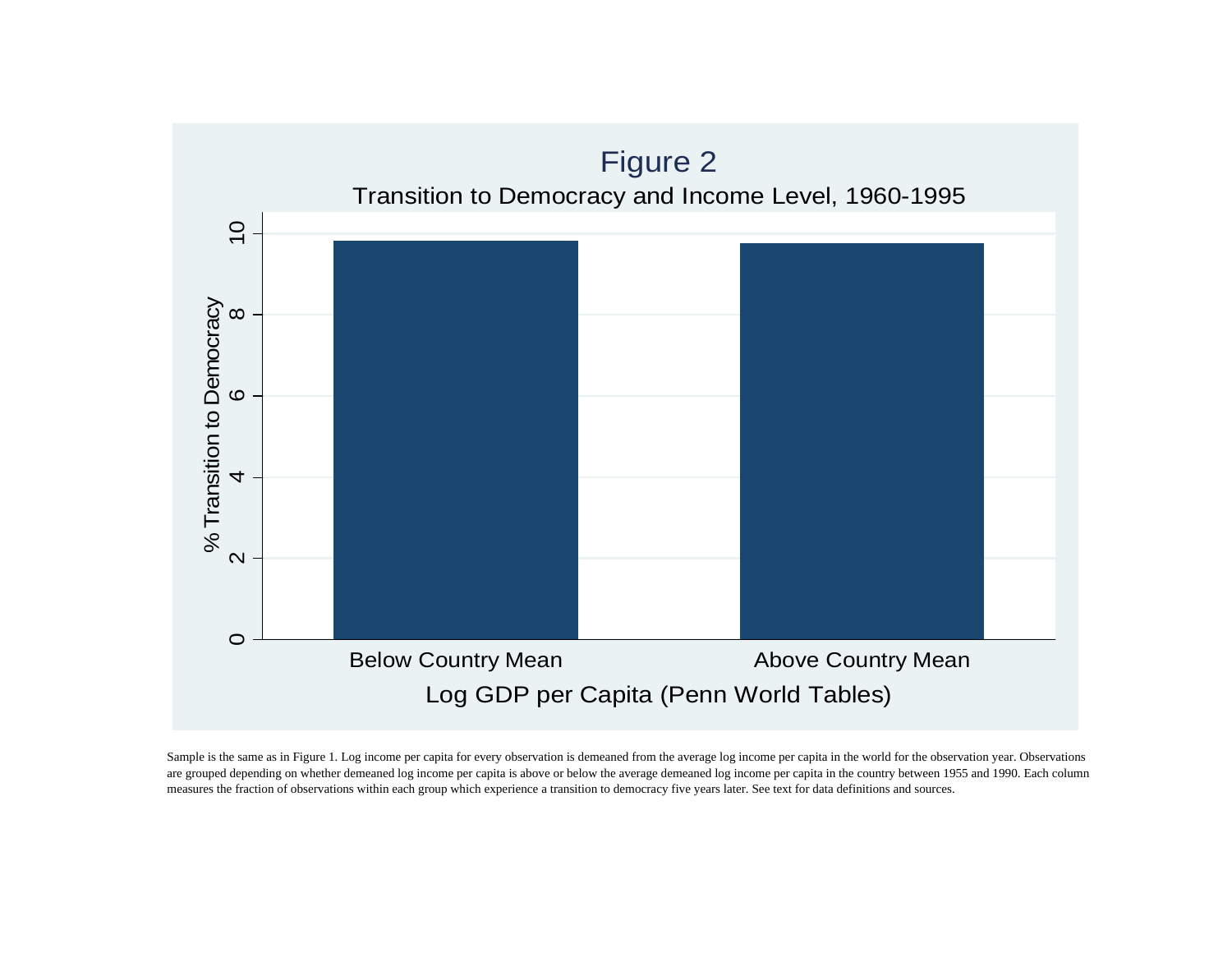

Sample includes all countries in five year intervals between 1955 and 1990 which are democratic according to the Przeworski Measure of Democracy for which at least two observations are available. Observations are grouped depending on whether log income per capita is above or below the average log income per capita in the world for the observation year. Each column measures the fraction of observations within each group which experience a transition to non-democracy five years later. See text for data definitions and sources.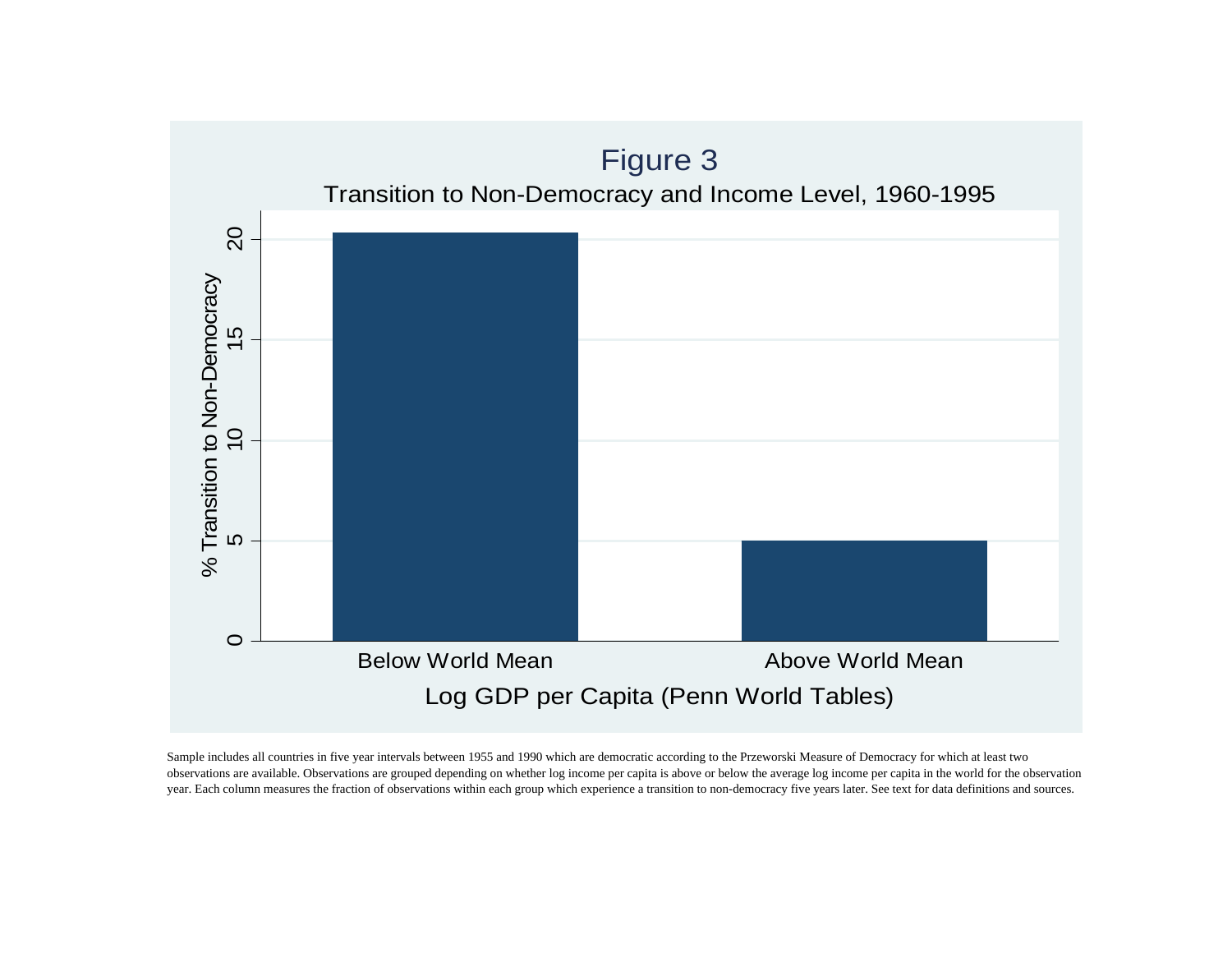

Sample is the same as in Figure 3. Log income per capita for every observation is demeaned from the average log income per capita in the world for the observation year. Observations are grouped depending on whether demeaned log income per capita is above or below the average demeaned log income per capita in the country between 1955 and 1990. Each column measures the fraction of observations within each group which experience a transition to non-democracy five years later. See text for data definitions and sources.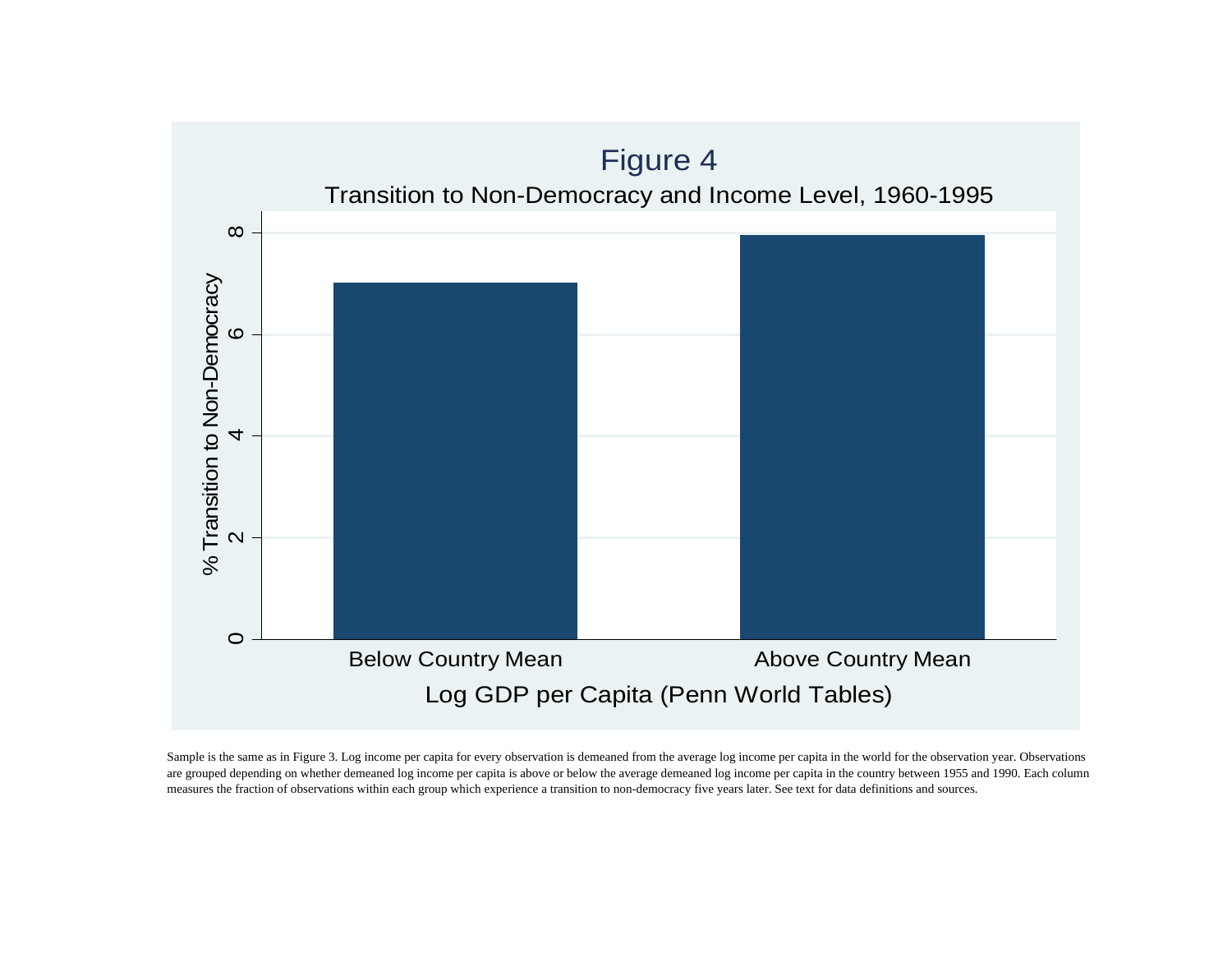| Table 1                                      |
|----------------------------------------------|
| <b>Fixed Effects Results using Democracy</b> |

|                                       | Base Sample, 1960-2000 |                      |               |            |                                                          |                      |               |  |  |
|---------------------------------------|------------------------|----------------------|---------------|------------|----------------------------------------------------------|----------------------|---------------|--|--|
|                                       |                        |                      | 5-year data   |            | Annual data                                              |                      | 5-year data   |  |  |
|                                       |                        | <b>Fixed Effects</b> | Arellano-Bond | Griliches- | <b>Fixed Effects</b>                                     | <b>Fixed Effects</b> | Arellano-Bond |  |  |
|                                       | Pooled OLS             | <b>OLS</b>           | <b>GMM</b>    | Hausman LD | <b>OLS</b>                                               | <b>OLS</b>           | <b>GMM</b>    |  |  |
|                                       | (1)                    | (2)                  | (3)           | (4)        | (5)                                                      | (6)                  | (7)           |  |  |
| Panel A                               |                        |                      |               |            | Dependent Variable is Freedom House Measure of Democracy |                      |               |  |  |
| Democracy <sub>t-1</sub>              | 0.703                  | 0.377                | 0.489         | 0.636      | [0.00]                                                   | 0.362                | 0.508         |  |  |
|                                       | (0.036)                | (0.052)              | (0.085)       | (0.135)    |                                                          | (0.056)              | (0.093)       |  |  |
| Log GDP per Capita $_{t-1}$           | 0.073                  | 0.008                | $-0.129$      | $-0.043$   | [0.33]                                                   | $-0.038$             | $-0.153$      |  |  |
|                                       | (0.010)                | (0.034)              | (0.076)       | (0.046)    |                                                          | (0.042)              | (0.133)       |  |  |
| Log Population $_{t-1}$               |                        |                      |               |            |                                                          | $-0.019$             | 0.016         |  |  |
|                                       |                        |                      |               |            |                                                          | (0.083)              | (0.119)       |  |  |
| Education <sub><math>t-1</math></sub> |                        |                      |               |            |                                                          | $-0.012$             | $-0.025$      |  |  |
|                                       |                        |                      |               |            |                                                          | (0.019)              | (0.024)       |  |  |
| Observations                          | 955                    | 955                  | 838           | 103        | 2896                                                     | 685                  | 589           |  |  |
| Countries                             | 150                    | 150                  | 127           | 103        | 148                                                      | 96                   | 92            |  |  |
| R-squared                             | 0.72                   | 0.79                 |               |            | 0.93                                                     | 0.76                 |               |  |  |
| Panel B                               |                        |                      |               |            | Dependent Variable is Polity Measure of Democracy        |                      |               |  |  |
| Democracy $_{t-1}$                    | 0.748                  | 0.447                | 0.590         | 0.920      | [0.00]                                                   | 0.453                | 0.633         |  |  |
|                                       | (0.034)                | (0.063)              | (0.106)       | (0.122)    |                                                          | (0.068)              | (0.112)       |  |  |
| Log GDP per Capita <sub>t-1</sub>     | 0.053                  | $-0.003$             | $-0.351$      | $-0.016$   | [0.53]                                                   | $-0.006$             | $-0.229$      |  |  |
|                                       | (0.010)                | (0.038)              | (0.127)       | (0.049)    |                                                          | (0.044)              | (0.186)       |  |  |
| Log Population $_{t-1}$               |                        |                      |               |            |                                                          | 0.160                | 0.156         |  |  |
|                                       |                        |                      |               |            |                                                          | (0.081)              | (0.106)       |  |  |
| Education $_{t-1}$                    |                        |                      |               |            |                                                          | $-0.028$             | $-0.027$      |  |  |
|                                       |                        |                      |               |            |                                                          | (0.021)              | (0.028)       |  |  |
| Observations                          | 856                    | 856                  | 747           | 92         | 3705                                                     | 643                  | 541           |  |  |
| Countries                             | 136                    | 136                  | 114           | 92         | 134                                                      | 93                   | 91            |  |  |
| R-squared                             | 0.77                   | 0.82                 |               |            | 0.96                                                     | 0.80                 |               |  |  |
| Panel C                               |                        |                      |               |            | Dependent Variable is Przeworski Measure of Democracy    |                      |               |  |  |
| Democracy <sub>t-1</sub>              | 0.679                  | 0.318                | 0.457         | 0.754      | [0.00]                                                   | 0.293                | 0.389         |  |  |
|                                       | (0.046)                | (0.058)              | (0.092)       | (0.198)    |                                                          | (0.062)              | (0.106)       |  |  |
| Log GDP per Capita <sub>t-1</sub>     | 0.097                  | 0.051                | $-0.017$      | $-0.040$   | [0.77]                                                   | 0.052                | 0.107         |  |  |
|                                       | (0.018)                | (0.055)              | (0.138)       | (0.070)    |                                                          | (0.088)              | (0.233)       |  |  |
| Log Population $_{t-1}$               |                        |                      |               |            |                                                          | 0.066                | 0.301         |  |  |
|                                       |                        |                      |               |            |                                                          | (0.144)              | (0.206)       |  |  |
| Education $_{t-1}$                    |                        |                      |               |            |                                                          | $-0.012$             | $-0.045$      |  |  |
|                                       |                        |                      |               |            |                                                          | (0.045)              | (0.040)       |  |  |
| Observations                          | 862                    | 862                  | 792           | 110        | 3720                                                     | 619                  | 524           |  |  |
| Countries                             | 123                    | 123                  | 118           | 110        | 119                                                      | 95                   | 93            |  |  |
| R-squared                             | 0.67                   | 0.76                 |               |            | 0.92                                                     | 0.75                 |               |  |  |

Pooled cross-sectional OLS regression in column 1, with robust standard errors clustered by country in parentheses. Fixed effects OLS regressions in columns 2, 5, and 6, with country dummies and robust standard errors clustered by country in parentheses. Columns 3 and 7 use GMM of Arellano and Bond (1991), with robust standard errors; in both columns we instrument for income using a double lag. In column 4, we use the Griliches-Hausman (1986) long difference estimator with the lagged level of democracy as an instrument and with robust standard errors. Year dummies are included in all regressions. Dependent variable is Freedom House Measure of Democracy in panel A; Polity Measure of Democracy in panel B; and Przeworski Measure of Democracy in panel C. Base sample in columns 1, 2, 3, 4, 6, and 7 is an unbalanced panel, with data at 5-year intervals; the sample is 1960-2000 for columns 1, 2, 3, 6, and 7 and 1975-2000 for column 4 where the start date of the panel refers to the dependent variable (i.e., t=1960, so t-1=1955); column 5 uses annual data from the 1960-2000 unbalanced panel. In column 5, each right hand side variable has five annual lags; we report the p-value from an F-test for the joint significance of all 5 lags. See text for data definitions and sources.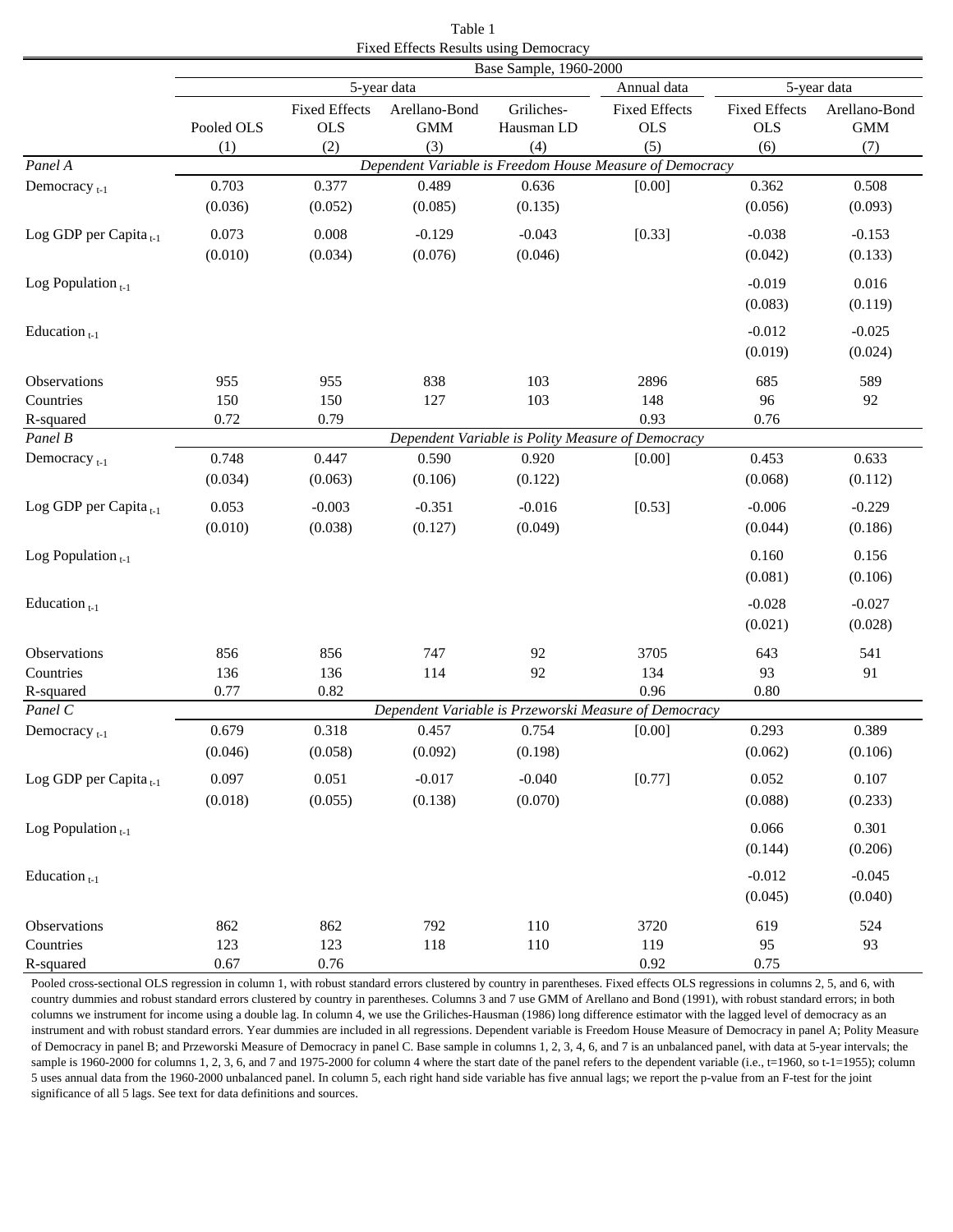|                                                                      | Base Sample, 1960-2000 |                      |                                                          |            |                      |  |  |
|----------------------------------------------------------------------|------------------------|----------------------|----------------------------------------------------------|------------|----------------------|--|--|
|                                                                      |                        | Annual data          |                                                          |            |                      |  |  |
|                                                                      |                        | <b>Fixed Effects</b> | Arellano-Bond                                            | Griliches- | <b>Fixed Effects</b> |  |  |
|                                                                      | Pooled OLS             | <b>OLS</b>           | <b>GMM</b>                                               | Hausman LD | <b>OLS</b>           |  |  |
|                                                                      | (1)                    | (2)                  | (3)                                                      | (4)        | (5)                  |  |  |
| Panel A                                                              |                        |                      | Dependent Variable is Freedom House Measure of Democracy |            |                      |  |  |
| Democracy $_{t-1}$                                                   | 0.685                  | 0.328                | 0.466                                                    | 0.513      | [0.00]               |  |  |
|                                                                      | (0.062)                | (0.075)              | (0.109)                                                  | (0.370)    |                      |  |  |
| Log GDP per Capita <sub>t-1</sub> on Transitions to Democracy        | 0.073                  | 0.008                | $-0.135$                                                 | $-0.052$   | [0.35]               |  |  |
|                                                                      | (0.010)                | (0.034)              | (0.079)                                                  | (0.051)    |                      |  |  |
| Log GDP per Capita <sub>t-1</sub> on Transitions away from Democracy | 0.074                  | 0.012                | $-0.133$                                                 | $-0.040$   | [0.34]               |  |  |
|                                                                      | (0.011)                | (0.034)              | (0.077)                                                  | (0.047)    |                      |  |  |
| Observations                                                         | 955                    | 955                  | 838                                                      | 103        | 2896                 |  |  |
| Countries                                                            | 150                    | 150                  | 127                                                      | 103        | 148                  |  |  |
| R-squared                                                            | 0.72                   | 0.79                 |                                                          |            | 0.93                 |  |  |
| Panel B                                                              |                        |                      | Dependent Variable is Polity Measure of Democracy        |            |                      |  |  |
| Democracy $_{t-1}$                                                   | 0.822                  | 0.550                | 0.710                                                    | 1.310      | [0.00]               |  |  |
|                                                                      | (0.068)                | (0.107)              | (0.137)                                                  | (0.260)    |                      |  |  |
| Log GDP per Capita <sub>t-1</sub> on Transitions to Democracy        | 0.055                  | 0.005                | $-0.320$                                                 | 0.019      | [0.54]               |  |  |
|                                                                      | (0.011)                | (0.039)              | (0.131)                                                  | (0.056)    |                      |  |  |
| Log GDP per Capita <sub>t-1</sub> on Transitions away from Democracy | 0.048                  | $-0.005$             | $-0.332$                                                 | $-0.028$   | [0.60]               |  |  |
|                                                                      | (0.011)                | (0.037)              | (0.128)                                                  | (0.049)    |                      |  |  |
| Observations                                                         | 856                    | 856                  | 747                                                      | 92         | 3705                 |  |  |
| Countries                                                            | 136                    | 136                  | 114                                                      | 92         | 134                  |  |  |
| R-squared                                                            | 0.77                   | 0.82                 |                                                          |            | 0.96                 |  |  |
| Panel C                                                              |                        |                      | Dependent Variable is Przeworski Measure of Democracy    |            |                      |  |  |
| Democracy $_{t-1}$                                                   | 0.102                  | $-0.109$             | 0.803                                                    | 1.662      | [0.00]               |  |  |
|                                                                      | (0.347)                | (0.514)              | (0.910)                                                  | (1.350)    |                      |  |  |
| Log GDP per Capita <sub>t-1</sub> on Transitions to Democracy        | 0.068                  | 0.031                | 0.084                                                    | 0.007      | [0.54]               |  |  |
|                                                                      | (0.022)                | (0.056)              | (0.210)                                                  | (0.094)    |                      |  |  |
| Log GDP per Capita <sub>t-1</sub> on Transitions away from Democracy | 0.137                  | 0.084                | 0.037                                                    | $-0.118$   | [0.78]               |  |  |
|                                                                      | (0.032)                | (0.072)              | (0.148)                                                  | (0.122)    |                      |  |  |
| Observations                                                         | 862                    | 862                  | 792                                                      | 110        | 3720                 |  |  |
| Countries                                                            | 123                    | 123                  | 118                                                      | 110        | 119                  |  |  |
| R-squared                                                            | 0.67                   | 0.76                 |                                                          |            | 0.92                 |  |  |

Table 2 Fixed Effects Results using Transitions to and Away from Democracy

Columns 1-5 are isomorphic to columns 1-5 of Table 1 with log GDP per Capita<sub>t-1</sub> replaced with two interaction terms. Log GDP per Capita<sub>t-1</sub> on Transitions to Democracy represents log GDP per Capita<sub>t-1</sub> interacted with a 0/1 dummy which equals 1 only if Democracy<sub>t-1</sub> is below the sample mean. Log GDP per Capita<sub>t-1</sub> on Transitions away from Democracy represents log GDP per Capita<sub>t-1</sub> interacted with a 0/1 dummy which equals 1 only if Democracy<sub>t-1</sub> is above the sample mean. In column 5, each right hand side variable has five annual lags for each interaction term; we report the p-value from an F-test for the joint significance of all 5 lags. See text for data definitions and sources.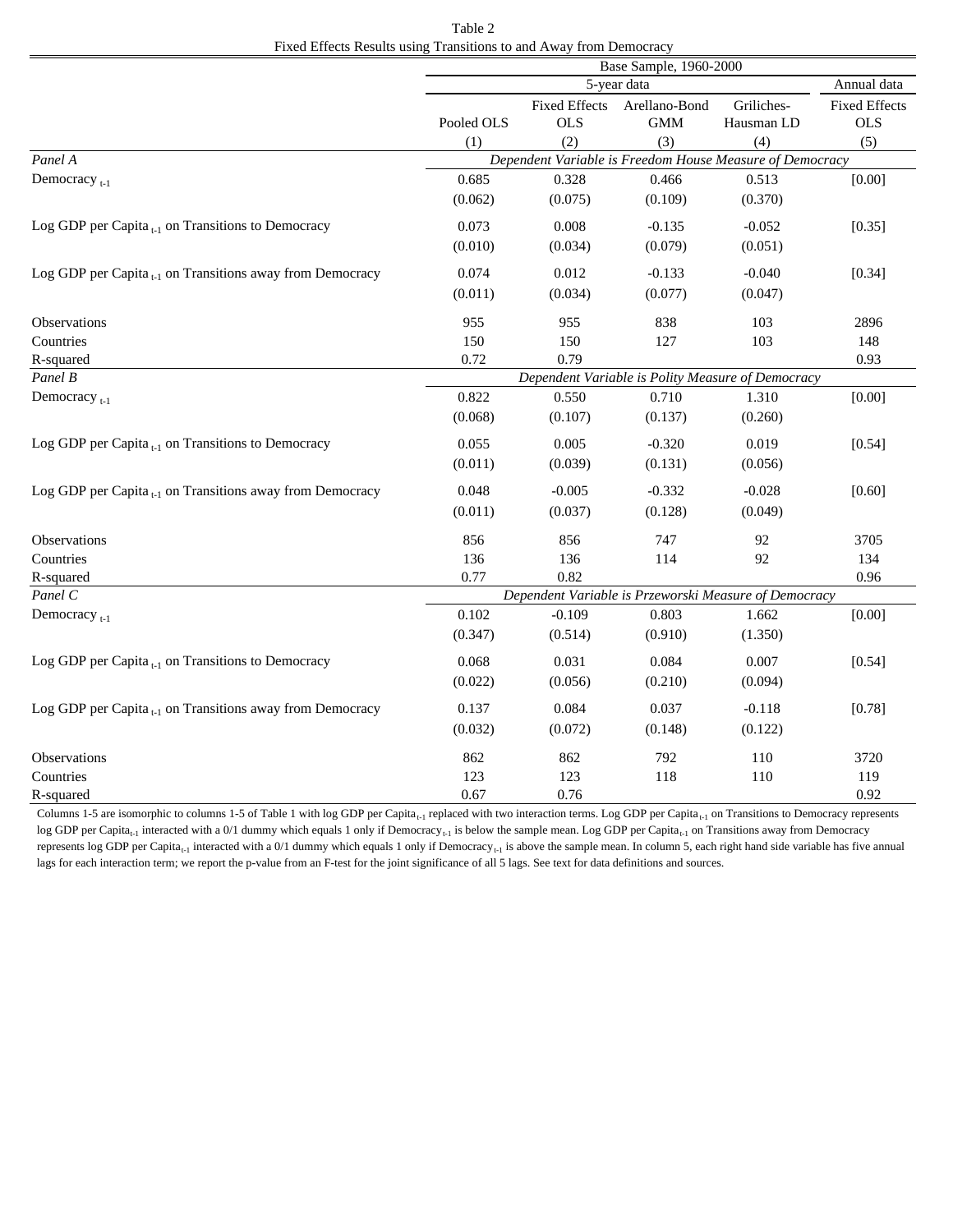| Table 3                                                                         |  |
|---------------------------------------------------------------------------------|--|
| Hazard Model using Przeworski Measure of Transitions to and away from Democracy |  |

|                                                                      | Balanced Panel, 1965-1995 |                                                              |             |              |              |  |
|----------------------------------------------------------------------|---------------------------|--------------------------------------------------------------|-------------|--------------|--------------|--|
|                                                                      |                           | 5-year data                                                  |             | Annual data  | 5-year data  |  |
|                                                                      |                           | Exponential                                                  |             | Exponential  | Exponential  |  |
|                                                                      | Exponential               | Hazard                                                       | Exponential | Hazard       | Hazard       |  |
|                                                                      | Hazard                    | (Chamberlain                                                 | Hazard      | (Chamberlain | (Chamberlain |  |
|                                                                      | (Pooled)                  | RE)                                                          | (Pooled)    | RE)          | RE)          |  |
|                                                                      | (1)                       | (2)                                                          | (3)         | (4)          | (5)          |  |
| Panel A: Constrained Model                                           |                           | Dependent Variable is Transitions to and away from Democracy |             |              |              |  |
| Log GDP per Capita <sub>t-1</sub>                                    | 0.412                     | 0.014                                                        | 0.397       | $-0.052$     | $-0.044$     |  |
|                                                                      | (0.047)                   | (0.099)                                                      | (0.046)     | (0.095)      | (0.139)      |  |
| Log Population $_{t-1}$                                              |                           |                                                              |             |              | $-0.263$     |  |
|                                                                      |                           |                                                              |             |              | (0.277)      |  |
| Education $_{t-1}$                                                   |                           |                                                              |             |              | 0.030        |  |
|                                                                      |                           |                                                              |             |              | (0.071)      |  |
| Observations                                                         | 735                       | 735                                                          | 3180        | 3180         | 588          |  |
| Countries                                                            | 105                       | 105                                                          | 106         | 106          | 88           |  |
| Panel B: Partially Constrained Model                                 |                           | Dependent Variable is Transitions to and away from Democracy |             |              |              |  |
| Log GDP per Capita <sub>t-1</sub> on Transitions to Democracy        | 0.180                     | $-0.050$                                                     | 0.080       | $-0.157$     | $-0.081$     |  |
|                                                                      | (0.039)                   | (0.113)                                                      | (0.028)     | (0.089)      | (0.148)      |  |
| Log GDP per Capita <sub>t-1</sub> on Transitions away from Democracy | 0.288                     | 0.056                                                        | 0.265       | 0.027        | 0.017        |  |
|                                                                      | (0.034)                   | (0.112)                                                      | (0.026)     | (0.089)      | (0.148)      |  |
| Log Population $_{t-1}$                                              |                           |                                                              |             |              | 0.012        |  |
|                                                                      |                           |                                                              |             |              | (0.293)      |  |
| Education $_{t-1}$                                                   |                           |                                                              |             |              | 0.018        |  |
|                                                                      |                           |                                                              |             |              | (0.084)      |  |
| Observations                                                         | 735                       | 735                                                          | 3180        | 3180         | 588          |  |
| Countries                                                            | 105                       | 105                                                          | 106         | 106          | $88\,$       |  |
| Panel C: Unconstrained Model                                         |                           | Dependent Variable is Transitions to and away from Democracy |             |              |              |  |
| Log GDP per Capita <sub>t-1</sub> on Transitions to Democracy        | 0.147                     | $-0.101$                                                     | 0.085       | $-0.051$     | $-0.135$     |  |
|                                                                      | (0.049)                   | (0.108)                                                      | (0.029)     | (0.086)      | (0.148)      |  |
| Log GDP per Capita <sub>t-1</sub> on Transitions away from Democracy | 0.344                     | 0.341                                                        | 0.208       | $-0.315$     | 0.308        |  |
|                                                                      | (0.089)                   | (0.279)                                                      | (0.049)     | (0.208)      | (0.336)      |  |
| Log Population $_{t-1}$                                              |                           |                                                              |             |              | 0.017        |  |
|                                                                      |                           |                                                              |             |              | (0.085)      |  |
| Education $_{t-1}$                                                   |                           |                                                              |             |              | 0.219        |  |
|                                                                      |                           |                                                              |             |              | (0.349)      |  |
| Observations                                                         | 686                       | 686                                                          | 2062        | 2062         | 540          |  |
| Countries                                                            | 105                       | 105                                                          | 106         | 106          | $88\,$       |  |

Pooled exponential hazard model in columns 1 and 3 and random effects exponential hazard model in columns 2, 4, and 5. Coefficients correspond to average marginal effects. Robust standard errors clustered by country in parentheses. Year dummies are included in all regressions. Dependent variable is Przeworski Measure of Democracy. Base sample in columns 1 and 2 is a balanced panel 1965-1995 with data at 5-year intervals, where the start date of the panel refers to the dependent variable (i.e., t=1965, so t-1=1960). Column 5 is the same panel for which population and education data is available. Columns 3 and 4 is a balanced panel 1965-1994 in annual intervals, where the start date of the panel refers to the dependent variable (i.e., t=1965, so t-1=1964). In columns 1 and 3, in panel A, the coefficients in equations (3) and (4) are constrained to be identical; in panel B, the coefficient on income is allowed to be different; in panel C, the coefficient on income and time effects are allowed to be different. In columns 2, 4, and 5, in panel A, the coefficients in equations (6) and (7) are constrained to be identical; in panel B, the coefficient on income is allowed to be different; in panel C, the coefficient on income, time effects, and country fixed effects are allowed to be different. See text for data definitions and sources and for a detailed discussion of estimation technique.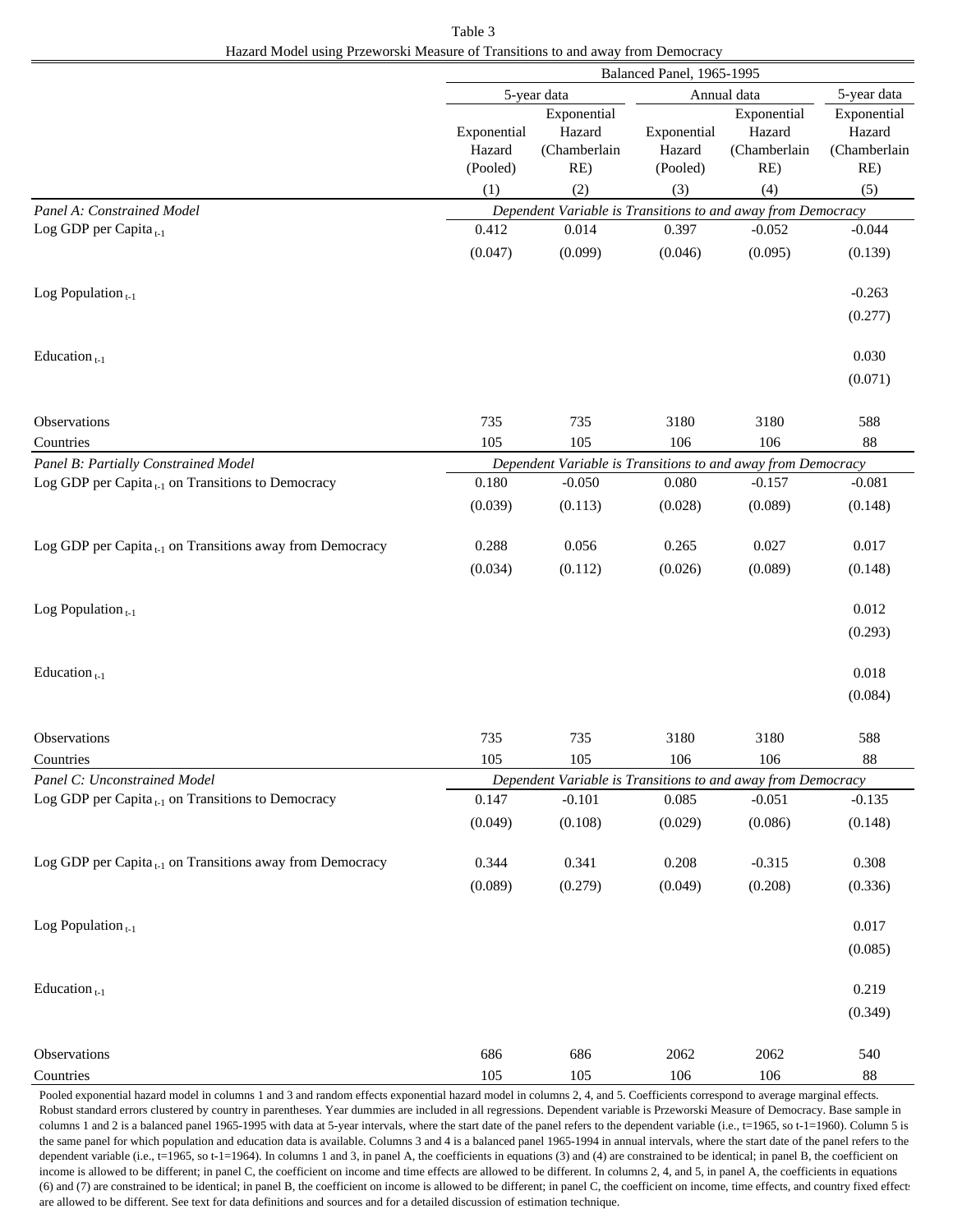|                                   |            |                      |                                                   | Fixed Effects Results using Democracy in the Long Run |                      |            |                                                       |            |
|-----------------------------------|------------|----------------------|---------------------------------------------------|-------------------------------------------------------|----------------------|------------|-------------------------------------------------------|------------|
|                                   |            |                      |                                                   | Balanced Panel, 1875-2000                             |                      |            |                                                       |            |
|                                   |            |                      |                                                   | 25-year data                                          |                      |            |                                                       |            |
|                                   |            | <b>Fixed Effects</b> | Arellano-Bond                                     | Griliches-                                            | <b>Fixed Effects</b> |            | Arellano-Bond                                         | Griliches- |
|                                   | Pooled OLS | <b>OLS</b>           | <b>GMM</b>                                        | Hausman LD                                            | Pooled OLS           | <b>OLS</b> | <b>GMM</b>                                            | Hausman LD |
|                                   | (1)        | (2)                  | (3)                                               | (4)                                                   | (5)                  | (6)        | (7)                                                   | (8)        |
|                                   |            |                      |                                                   |                                                       |                      |            |                                                       |            |
|                                   |            |                      | Dependent Variable is Polity Measure of Democracy |                                                       |                      |            | Dependent Variable is Przeworski Measure of Democracy |            |
| Democracy $_{t-1}$                | 0.487      | 0.192                | 0.439                                             | 0.924                                                 | 0.311                | 0.042      | 0.215                                                 | 1.067      |
|                                   | (0.085)    | (0.119)              | (0.143)                                           | (0.211)                                               | (0.102)              | (0.119)    | (0.143)                                               | (0.176)    |
| Log GDP per Capita <sub>t-1</sub> | 0.116      | $-0.020$             | $-0.495$                                          | $-0.247$                                              | 0.259                | 0.163      | $-0.692$                                              | $-0.328$   |
|                                   | (0.034)    | (0.093)              | (0.266)                                           | (0.123)                                               | (0.048)              | (0.104)    | (0.198)                                               | (0.157)    |
| <b>Observations</b>               | 150        | 150                  | 125                                               | 25                                                    | 180                  | 180        | 150                                                   | 30         |
| Countries                         | 25         | 25                   | 25                                                | 25                                                    | 30                   | 30         | 30                                                    | 30         |
| R-squared                         | 0.55       | 0.65                 |                                                   |                                                       | 0.53                 | 0.63       |                                                       |            |

Table 4

Pooled cross-sectional OLS regression in columns 1 and 5, with robust standard errors clustered by highest level of aggregation for income data in parentheses. Fixed effects OLS regressions in columns 2, and 6, with country dummies and robust standard errors clustered by highest level of aggregation for income data in parentheses. Columns 3 and 7 use GMM of Arellano and Bond (1991), with robust standard errors; we instrument for income using a double lag. Columns 4 and 8 use the Griliches-Hausman (1986) long difference estimator with the lagged level of democracy as an instrument and with robust standard errors. Year dummies are included in all regressions. Dependent variable is Polity Measure of Democracy in columns 1-4 and Przeworski Measure of Democracy in columns 5-8. Base sample is a balanced panel 1875-2000. All columns use 25-year data where the start date of the panel refers to the dependent variable (i.e., t=1875, so t-1=1850). GDP per capita is from Maddison (2003). See text for data definitions and sources.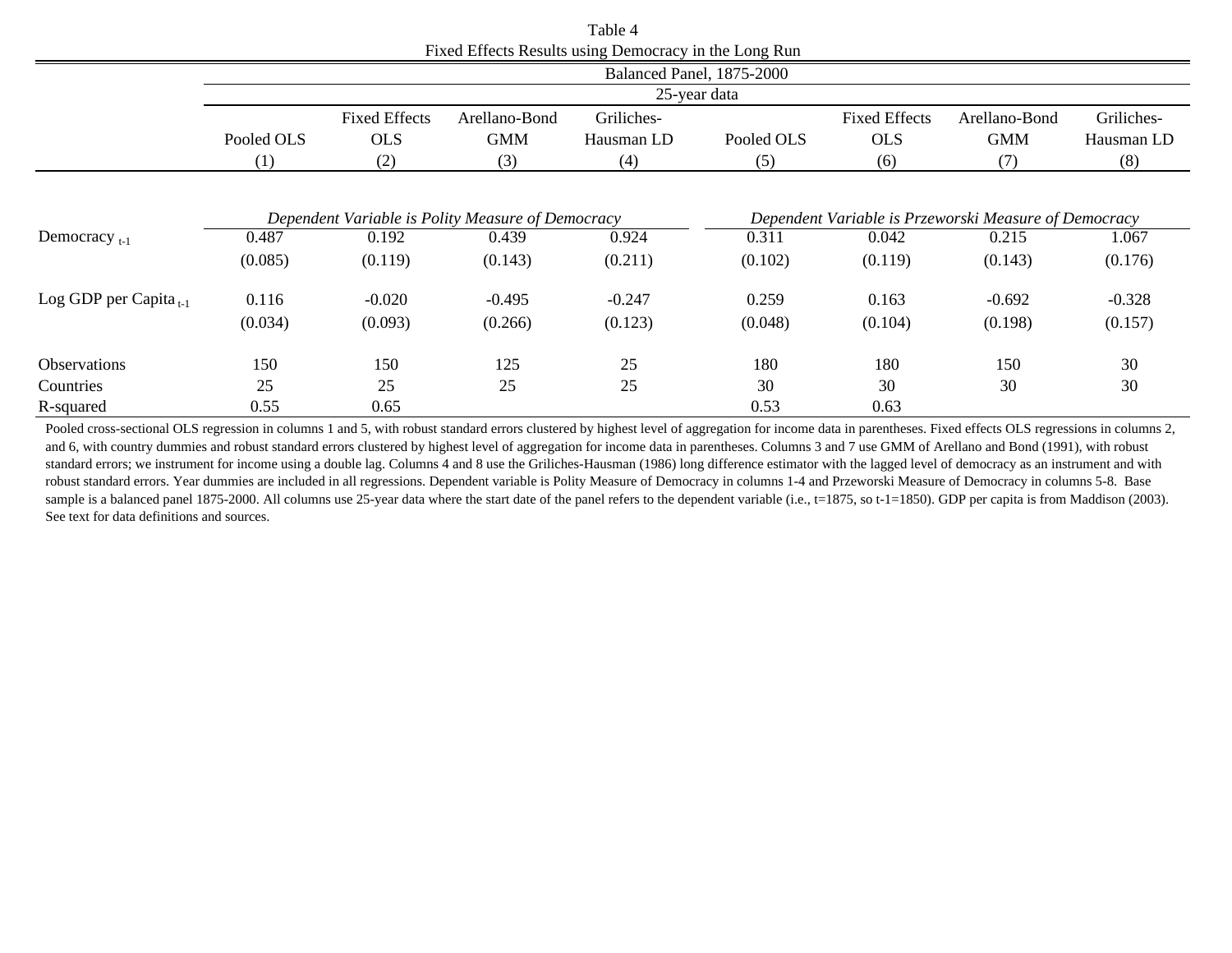|                                                                      | Balanced Panel, 1875-2000<br>25-year data                    |              |                 |              |                 |              |  |
|----------------------------------------------------------------------|--------------------------------------------------------------|--------------|-----------------|--------------|-----------------|--------------|--|
|                                                                      |                                                              |              |                 |              |                 |              |  |
|                                                                      |                                                              | Exponential  |                 | Exponential  |                 | Exponential  |  |
|                                                                      |                                                              | Hazard       |                 | Hazard       |                 |              |  |
|                                                                      | Exponential                                                  | (Chamberlain | Exponential     | (Chamberlain | Exponential     | (Chamberlain |  |
|                                                                      | Hazard (Pooled)                                              | RE)          | Hazard (Pooled) | RE)          | Hazard (Pooled) | RE)          |  |
|                                                                      | (1)                                                          | (2)          | (3)             | (4)          | (5)             | (6)          |  |
|                                                                      | Dependent Variable is Transitions to and away from Democracy |              |                 |              |                 |              |  |
| Log GDP per Capita <sub>t-1</sub>                                    | 0.612                                                        | 0.035        |                 |              |                 |              |  |
|                                                                      | (0.082)                                                      | (0.159)      |                 |              |                 |              |  |
| Log GDP per Capita <sub>t-1</sub> on Transitions to Democracy        |                                                              |              | 0.455           | 0.056        | 0.474           | 0.281        |  |
|                                                                      |                                                              |              | (0.066)         | (0.146)      | (0.071)         | (0.173)      |  |
| Log GDP per Capita <sub>t-1</sub> on Transitions away from Democracy |                                                              |              | 0.509           | 0.103        | 0.576           | $-0.908$     |  |
|                                                                      |                                                              |              | (0.064)         | (0.145)      | (0.255)         | (0.717)      |  |
| <b>Observations</b>                                                  | 180                                                          | 180          | 180             | 180          | 154             | 154          |  |
| Countries                                                            | 30                                                           | 30           | 30              | 30           | 30              | 30           |  |

Table 5Hazard Model using Transitions to and away from Democracy in the Long Run

Pooled exponential hazard model in columns 1, 3, and 5, and random effects exponential hazard model in columns 2, 4, and 6. Robust standard errors clustered by highest level of aggregation for income data in parentheses. Year dummies are included in all regressions. Dependent variable is Przeworski Measure of Democracy. Base sample is a balanced panel 1875-2000. All columns use 25year data where the start date of the panel refers to the dependent variable (i.e., t=1875, so t-1=1850). In column 1 the coefficients in equations (3) and (4) are constrained to be identical; in column 3, the coefficient on income is allowed to be different; in column 5, the coefficient on income and time effects are allowed to be different. In column 2 the coefficients in equations (6) and (7) are constrained to be identical; in column 4, the coefficient on income is allowed to be different; in column 6, the coefficient on income, time effects, and country fixed effects are allowed to be different. GDP per capita is from Maddison (2003). See text for data definitions and sources.